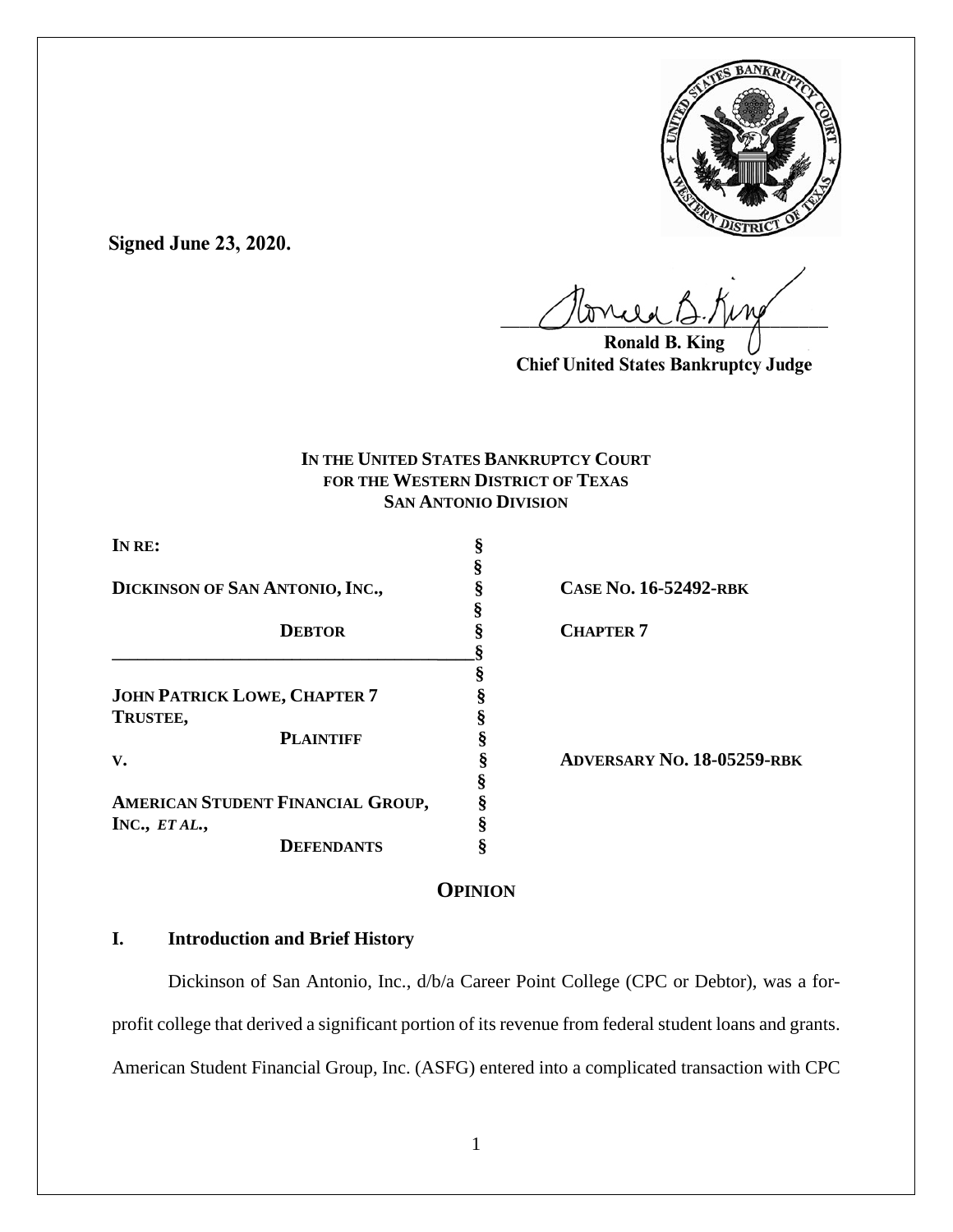through its principal, Lawrence Earle, which provided a private source of student loan funding to CPC's students. This transaction was designed to allow CPC to skirt the Department of Education's 90/10 rule and claim more money from federal sources than it otherwise would have been able to receive. After self-reporting its non-compliance to the Department of Education, CPC filed for bankruptcy under chapter 11 and soon thereafter converted to chapter 7.

John Patrick Lowe, trustee for the chapter 7 estate (the Trustee), sued ASFG, Cottingham Management Company LLC, Cottingham Apex Texas Fund, LLC (Cottingham-Texas), and Tango Delta Financial, Inc. (the new name under which the principals of ASFG now operate). The complaint was later amended with a sprawling 29-count Second Amended Complaint. Through the live complaint, the Trustee demands repayment of over \$8 million in Program Subsidy Loans (PSLs) made by Debtor to Cottingham-Texas, and in turn lent back to ASFG by Cottingham-Texas. In addition, the Trustee seeks to disallow the over \$12 million claim of ASFG, which is based on Debtor's contractual obligations to repurchase individual student loans when a student defaulted, or to repurchase all outstanding loans if Debtor materially breached the contracts. The Trustee also claims that the \$5.1 million Debtor paid to ASFG under these loan-repurchase obligations constitutes a fraudulent transfer which ASFG must return to the estate.

After a number of dispositive motions and hearings, the case went to a five-day trial involving nearly a hundred exhibits and recorded deposition testimony from Defendants' principals. The Court previously granted partial summary judgment for the Trustee on Counts 1 through 3. The Court will render judgment in favor of the Trustee on most of the remaining counts.

## **II. Jurisdiction and Venue**

The Court has jurisdiction over this matter pursuant to 28 U.S.C. §§ 157(a) and 1334(b). This matter arises under the Bankruptcy Code in a bankruptcy case referred to this Court by the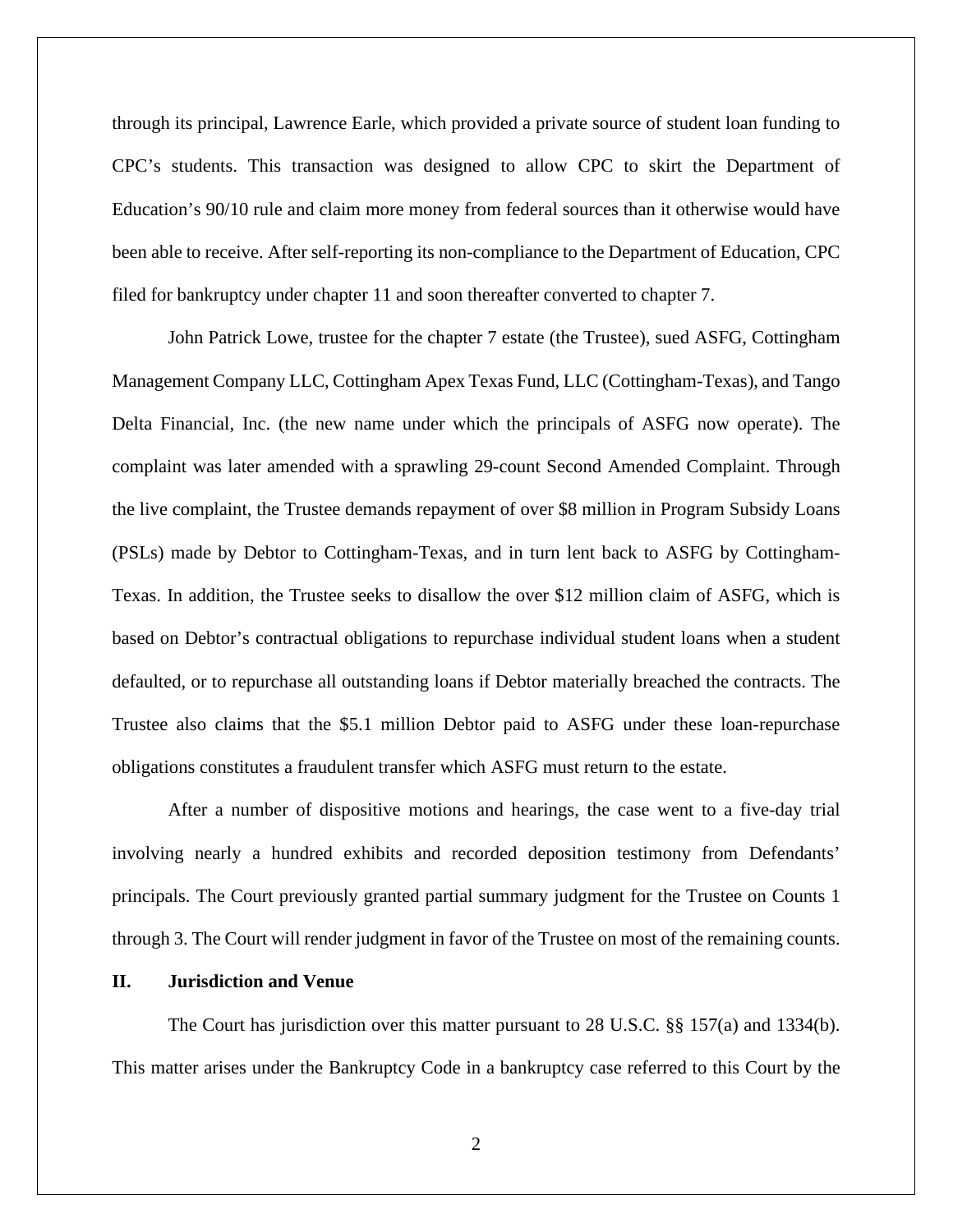Standing Order of Reference in this district. This matter is a core proceeding under  $\S 157(b)(2)(B)$ , (F), (H), (K), and (O). Venue is proper under §§ 1408 and 1409. The Court has authority to enter a final judgment under  $\S 157(b)(1)$  and the parties consented to entry of a final judgment by the bankruptcy court. ECF No. 240 at ¶ 3. This Opinion will constitute the Court's findings of fact and conclusions of law pursuant to FED. R. BANKR. P. 7052, along with the oral findings and conclusions of the Court stated on the record following the close of the evidence.

### **III. Findings of Fact**

### A. Background

The Debtor filed its chapter 11 bankruptcy petition on October 31, 2016. The case was converted to chapter 7 on January 11, 2017. The plaintiff in this adversary proceeding is John Patrick Lowe, who was appointed as the Trustee upon the conversion of this case to chapter 7.

### *1. The Parties*

Dickinson of San Antonio, Inc. was a Kansas corporation that did business under the name Career Point College. CPC was the 100% owner of Dickinson of Tulsa, Inc. and Dickinson of Austin, Inc. CPC was a wholly owned subsidiary of Edudyne Systems, Inc. ("Edudyne"), which was in turn owned by its principal, Lawrence Earle. CPC was allegedly the alter ego of Edudyne.<sup>1</sup> CPC operated a private for-profit college which had nursing, business, and technical programs.

ASFG is a Delaware corporation. On or about December 28, 2016, ASFG changed its name to Tango Delta Financial, Inc. ASFG was in the business of making loans to college students that were guaranteed at least in part by the schools attended by the students. ASFG had four contracts

<sup>&</sup>lt;sup>1</sup> Agreed Judgment, Adv. Proc. No. 18-05014-RBK, ECF No. 8. This finding is based on an agreed judgment against Lawrence Earle. Defendants argue that they are not bound by this finding via res judicata or otherwise. The Trustee requests this finding, but it does not appear to be necessary to the causes of action in this adversary proceeding.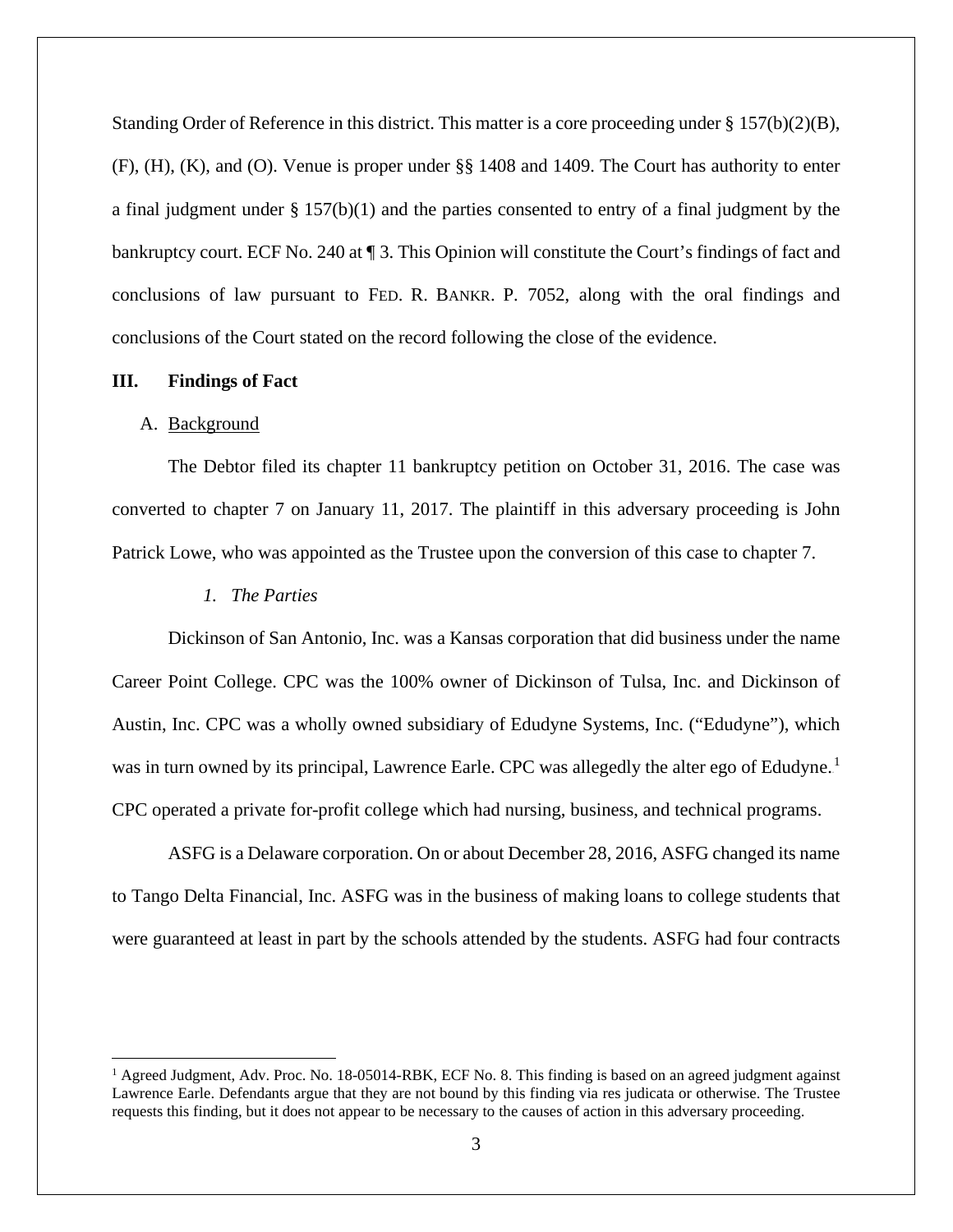with CPC which spanned from 2013 until petition date. ASFG is owned by Mr. Tim Duoos and was managed by Mr. Kevin Jasper, a lawyer.

Cottingham Management is a California limited liability company and a registered investment advisor. Cottingham-Texas is a California limited liability company that was formed on or about April 25, 2013. ASFG paid \$1,422.00 for the formation of Cottingham-Texas. Mr. Stephen Bick is the manager of Cottingham Management, which in turn is the manager of Cottingham-Texas. The Cottingham-Texas Operating Agreement provides that Cottingham Management, the sole manager and member of Cottingham-Texas, will make an initial \$10,000 capital contribution to Cottingham-Texas. This capital contribution was never made.

#### *2. The 90/10 Rule*

To obtain Title IV funding from the United States Department of Education (DOE), forprofit colleges such as CPC must comply with the Higher Education Act's 90/10 rule codified at 20 U.S.C. § 1094. *See Urquilla-Diaz v. Kaplan Univ.*, 780 F.3d 1039, 1055 (11th Cir. 2015). The 90/10 rule provides that at least 10% of a private for-profit school's funding must come from nongovernment sources, such as private student loan lenders like ASFG. *See* 20 U.S.C. § 1094(a)(24). The statute requires that the school annually submit a form certifying its compliance with the 90/10 rule with its audited financial statements. The 90/10 calculation must be done using cash-basis accounting. 20 U.S.C.  $\S$  1094(d)(1). The statute also provides that any funds "required to be refunded or returned" to the lender must be deducted from the school's "10" revenue calculation. *Id.* § (d)(1)(F)(iv). Cindy Shoffstall, C.P.A., was CPC's accountant and generated audited financial reports which detailed CPC's compliance with the 90/10 rule. In doing so, Ms. Shofstall calculated in the Higher Education Act reports that CPC was in compliance with the 90/10 rule through June 30, 2015.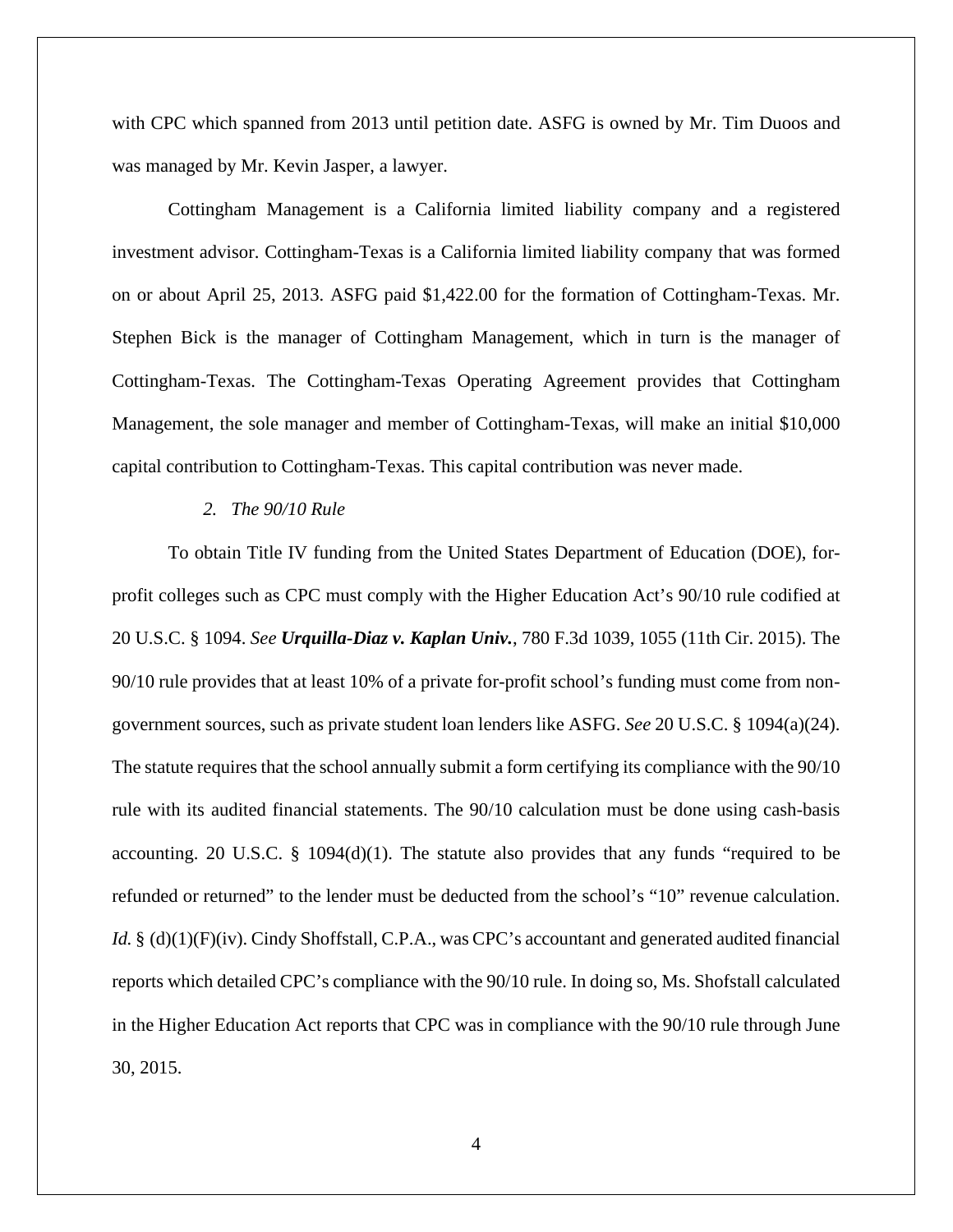### *3. Development of ASFG's Loan Program*

Since 2003, ASFG has been in the business of developing and implementing tuition financing programs for post-secondary schools. ASFG offered loans for students to finance tuition and related educational expenses funded by ASFG, banks, licensed lenders, or by the school itself. ASFG subsequently purchased the student loans made by other originating lenders and held the loans for investment purposes. The for-profit schools with which ASFG did business were required to provide some kind of collateral or guaranty of the loans that ASFG would make to the school's students. The principals of ASFG, Mr. Timothy Duoos and Mr. Kevin Jasper, were familiar with the workings of the 90/10 rule.

ASFG's student loan program for private for-profit schools traditionally included: (1) originating student loans that required the for-profit college to provide collateral to secure repurchase obligations in the event that a student defaulted on a loan; (2) originating student loans and requiring the for-profit college to place a percentage of the funds received as a deposit with ASFG (the "Deposit Program"); or (3) originating student loans and requiring the for-profit college to deposit a percentage of the funds with a third-party bank which would then issue a letter of credit to ASFG (the "Letter of Credit Program").

In 2012, ASFG developed a new (fourth) lending program wherein ASFG would lend money to a for-profit school's students and the for-profit school would deposit some percentage of the funds received with an alleged third-party investment fund ("Subsidized Loan Program"). The new lending program offered by ASFG was described in a loan document between ASFG and its own lender, California Bank & Trust. The loan agreement, dated June 1, 2012, detailed the entire transaction, including that the investment fund would lend the money received from the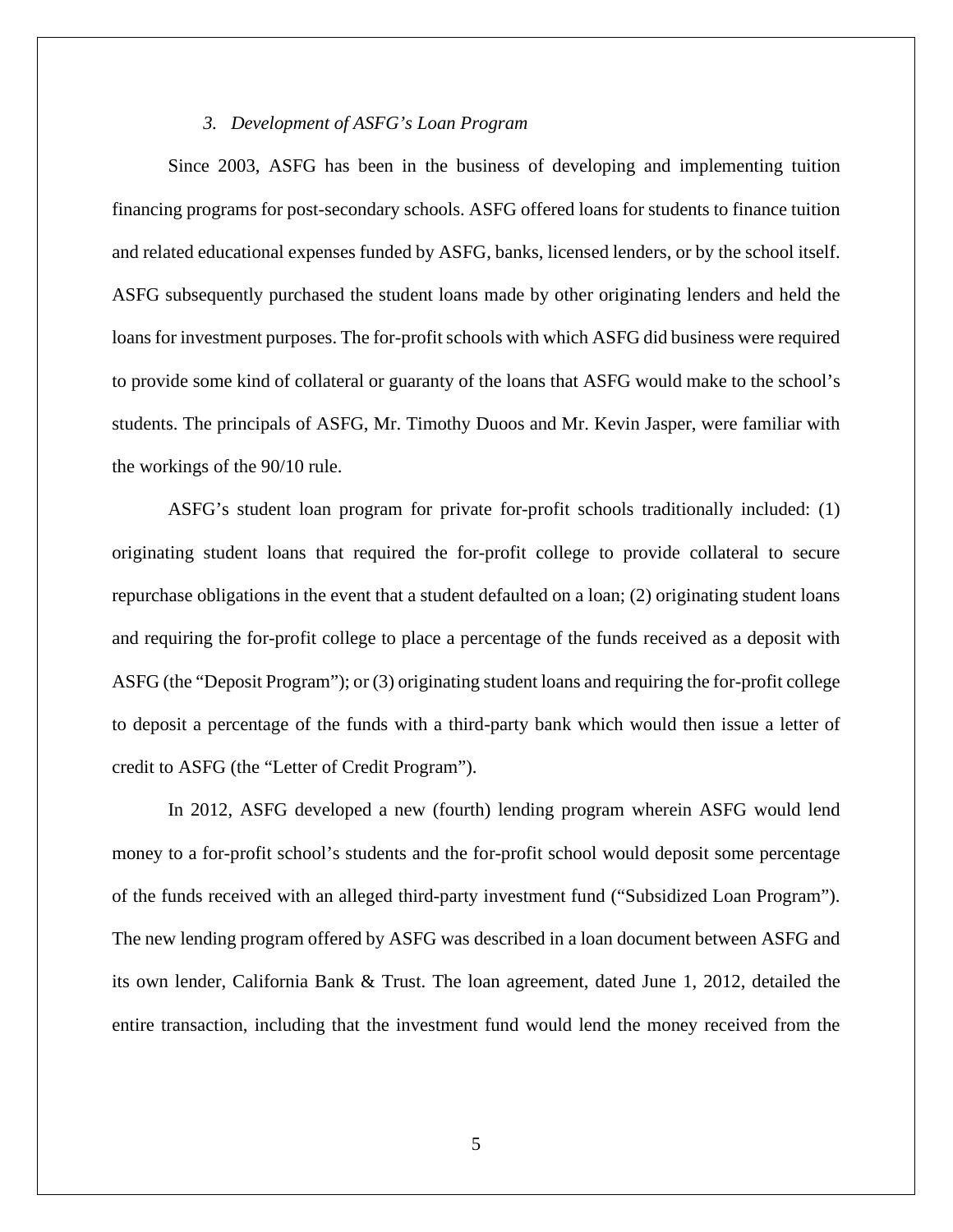private for-profit schools back to ASFG. The original third-party investment fund was Cottingham Apex Fund, LLC, a wholly owned subsidiary of Cottingham Management, LLC.

Under ASFG's original Deposit Program, a financially prudent for-profit college could not count the amount deposited with ASFG towards its ten percent of private funding under the 90/10 rule. Under the Letter of Credit Program, however, the for-profit school could count its revenue towards the 90/10 rule, but the costs of lending for ASFG were much higher than other programs because it involved a third-party bank.

For the funds advanced through the Subsidized Loan Program to be counted as "10" revenue in compliance with the 90/10 Rule, the investment fund (in this case, Cottingham-Texas) was required to be arms-length and truly independent from ASFG. In order to comply with the statute, the private student loan money could not be returned to the lender, ASFG, and also counted as "10" revenue. For-profit schools operating under this Program could only count the funds loaned to Cottingham-Texas as "10" revenue if Cottingham-Texas invested that money at arm's length with banks, investment houses, or any investment other than ASFG.

#### B. The Contracts: TLPA and APPA

In early 2013, representatives from ASFG approached CPC about providing private student loans to CPC's students under ASFG's new Subsidized Loan Program. During the negotiation process, ASFG's then chief operating officer Kevin Jasper explained to CPC's attorney that CPC would be required to lend 50% of the student loan proceeds to the Cottingham entity pursuant to the terms of a Master Promissory Note. During the negotiations, CPC's attorney requested that a new entity, Cottingham-Texas, be formed specifically for CPC's participation in the investment fund program. CPC's principal, Lawrence Earle, knew that the investment fund would subsequently transfer the money to ASFG.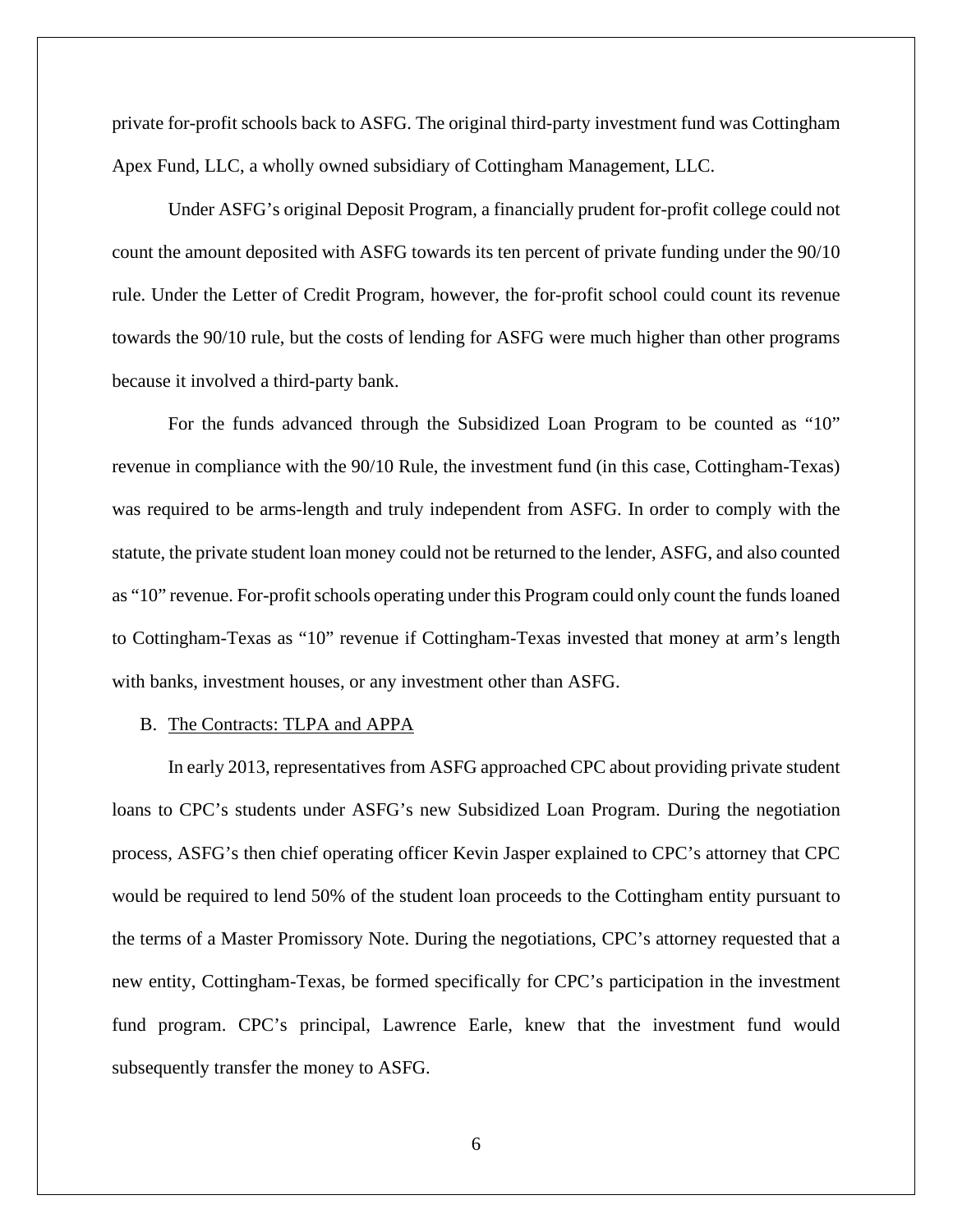*1. The TLPA*

As a result of the negotiations, CPC, Edudyne Systems, Inc., and ASFG agreed to implement a Subsidized Loan Program and entered into a Tuition Loan Program Agreement (the "TLPA") on April 25, 2013, under which a tuition loan financing program would provide student loans to CPC's students. The arrangement followed the description in the California Bank & Trust loan agreement and was to function as follows: ASFG would forward student loan proceeds to CPC to cover students' tuition obligations; CPC would then immediately forward 50% of the student loan proceeds to Cottingham-Texas; Cottingham-Texas would return every dollar received from CPC to ASFG. Unlike the California Bank & Trust loan agreement, nothing in the TLPA or the Master Promissory note disclosed or documented the final leg of the transaction from Cottingham-Texas to ASFG. Cottingham-Texas was not a party to the TLPA.

Section 5.2 of the TLPA provides that the term "Program Subsidy Investment" "means a series of cash payments by [CPC] to [Cottingham-Texas], which, upon receipt, [Cottingham-Texas] shall agree to repay to [CPC] with interest in accordance with the terms of the Master Promissory Note attached hereto . . . Each cash payment by [CPC] to [Cottingham-Texas] will be considered a separate 'Program Subsidy Loan' ("PSL") that will be repaid by [Cottingham-Texas] in accordance with the terms of the Master Promissory Note." Other than the MPNs themselves, there are no documents evidencing the individual Program Subsidy Loans made by CPC to Cottingham-Texas.

Pursuant to section 7.1 of the TLPA, CPC was obligated to purchase tuition loans owned by ASFG if certain events occurred including, without limitation, (i) if the student borrower became delinquent in making payments under the tuition loan, (ii) if the interest rate of a tuition loan was reduced, or (iii) in the event of a program default. Pursuant to section 11 of the TLPA,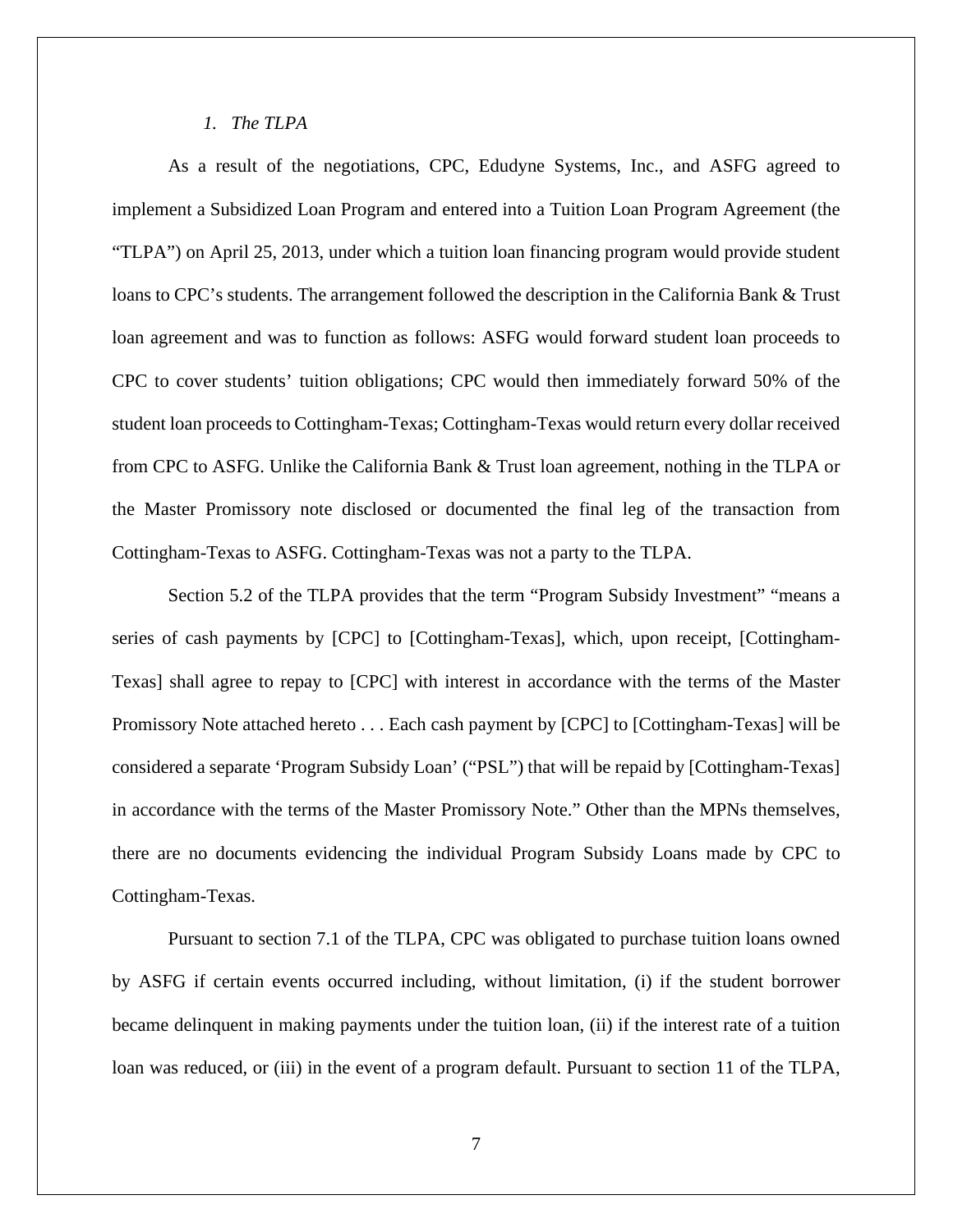CPC granted ASFG a security interest in the Master Promissory Notes payable to CPC by

Cottingham-Texas.

The TLPA contains the following representation, warranty, and covenant:

15.1 Representations, Warranties and Covenants of ASFG. As of the Effective Date, and as of the date ASFG sells and conveys each Defaulted Loan, Interest Reduced Loan and Designated Loan to Client hereunder, ASFG represents, warrants and covenants to Client as follows: . . .

15.1.7 Neither Investment Fund nor its manager, Cottingham Management, LLC, are, directly or indirectly, related to or affiliated with ASFG by any common legal or beneficial ownership, common management personnel, or in any other manner. There are no common owners (directly or indirectly), officers, directors, principals or managers between ASFG on one side, and Investment Fund and its manager on the other side. ASFG is an obligor to an affiliated company of Cottingham Management, LLC, under a debt instrument issued by ASFG.

Section 1.1.1 of the TLPA defines as follows:

"Affiliated" means, with respect to any specified party, any other entity controlling or controlled by or under common control with such specified party. For the purposes of this definition, the term "control" (including, with correlative meanings, "controlling", "controlled by", and "under common control with") means the power to direct or cause the direction of the management and policies of such entity.

Section 22 of the TLPA provides that, "[i]n the event any action is brought for enforcement

or interpretation of this Agreement, the prevailing party shall be entitled to recover its reasonable

attorney's fees and costs incurred."

On or about April 25, 2013, contemporaneously with the execution of the TLPA, CPC endorsed, assigned, and transferred the 2013 Master Promissory Note to ASFG by executing that certain Endorsement, Assignment and Pledge of Promissory Note (the "2013 Endorsement"). The 2013 Endorsement was physically attached to the 2013 Master Promissory Note. ASFG or its lender have been in continuous possession of the 2013 Master Promissory Note since it was received on or about April 25, 2013.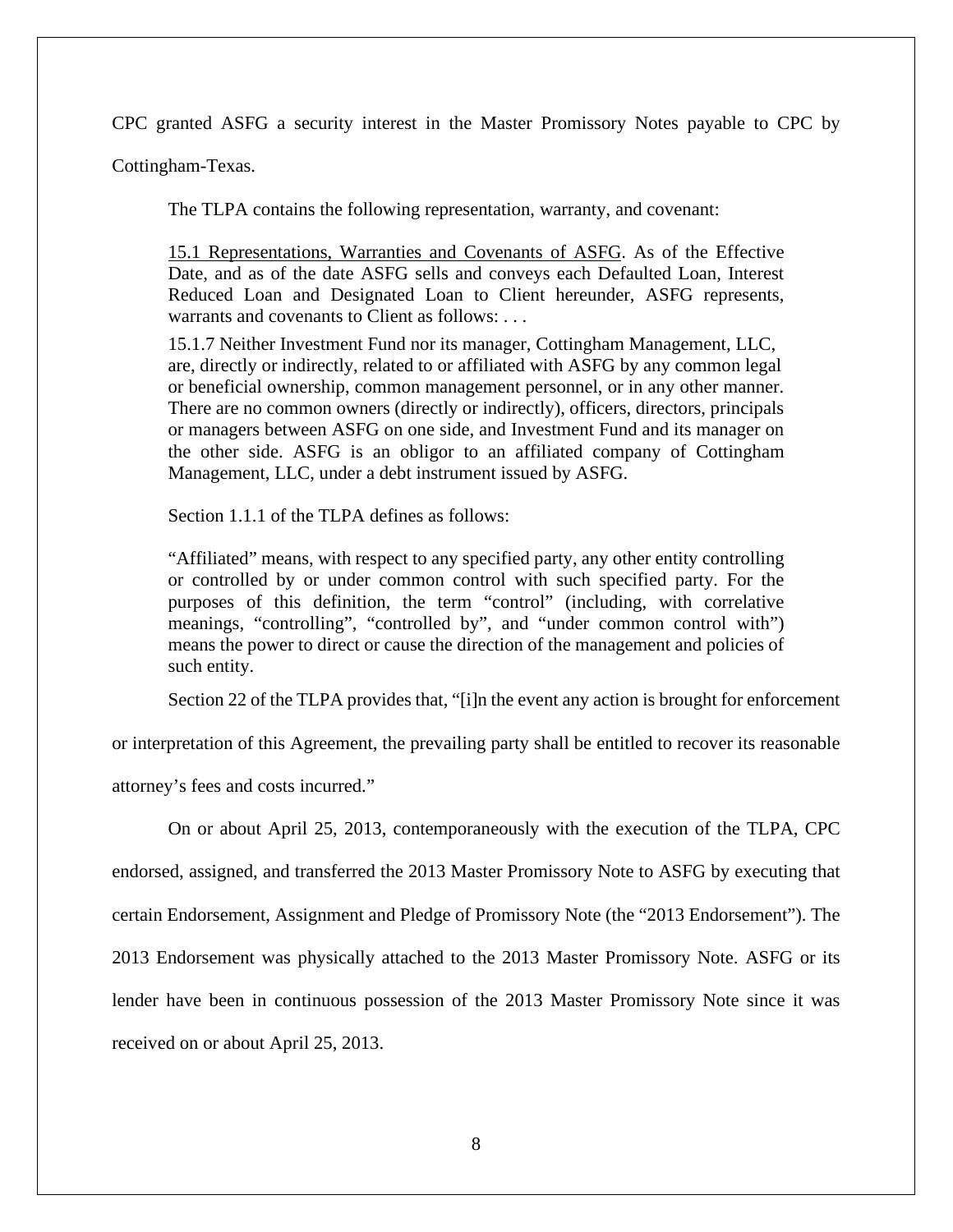### *2. The APPAs*

Sometime in 2015, the for-profit school regulatory environment changed and caused a change in the way ASFG and CPC did business. Instead of ASFG issuing a loan to a student and documenting it as such, CPC would enter into a Retail Installment Contract ("RIC") with its student and sell the RIC to ASFG at face value. The other economic terms of the arrangements stayed the same.

Specifically, on or about December 22, 2015, ASFG and CPC entered into the Account Program Purchase Agreement (the "San Antonio APPA") pursuant to which ASFG agreed to purchase and CPC agreed to sell certain RICs ("Accounts") entered into between CPC and one or more student borrowers. Contemporaneously with the execution of the San Antonio APPA, Cottingham-Texas signed the Master Promissory Note as provided in the San Antonio APPA (the "2015 Master Promissory Note"). A separate APPA was executed between ASFG and Dickinson of Austin, Inc. and between ASFG and Dickinson of Tulsa, Inc.

The representation, warranty, and covenant language is different in the APPAs from the language in the TLPA. The APPAs contained the following representations and warranties:

15.1 Representations, Warranties and Covenants of ASFG. As of the Effective Date, ASFG make the following representations, warranties and covenants:

15.1.6 Neither Investment Fund nor its manager, Cottingham Management, LLC, are, directly or indirectly, related to, or affiliated with, ASFG by any common legal or beneficial ownership or common management personnel. There are no common owners (directly or indirectly), officers, directors, principals or managers between ASFG on one side, and Investment Fund and its manager on the other side.

#### *3. Comparing the Contracts*

The TLPA representation, warranty, and covenant in section 15.1 and 15.1.7 is much broader than that in the APPAs. Specifically, the "in any other manner" language does not appear in section 15.1.6 of the APPAs. Additionally, the last sentence of section 15.1.7 of the TLPA has been removed. The removed sentence reads "ASFG is an obligor to an affiliated company of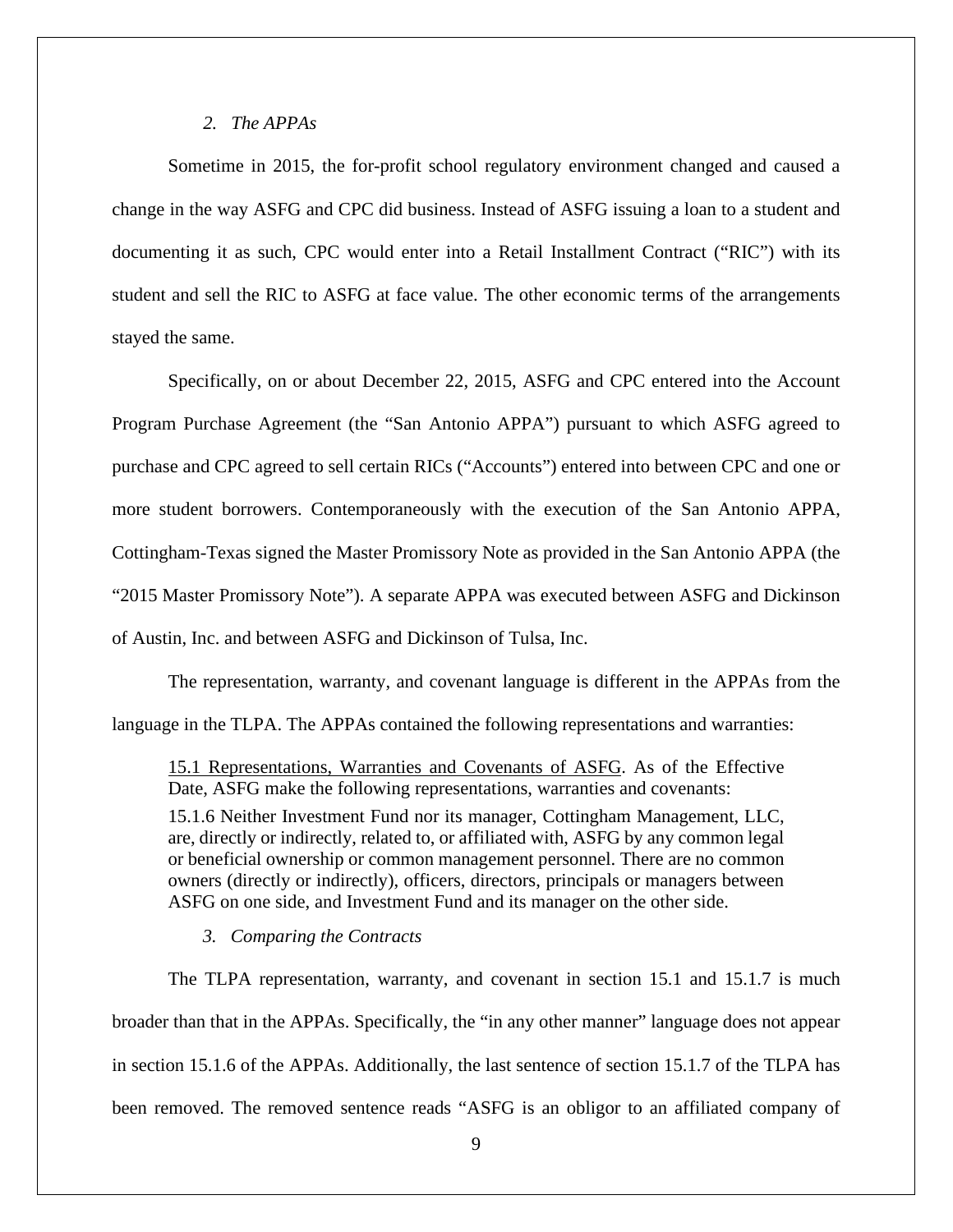Cottingham Management, LLC, under a debt instrument issued by ASFG." Finally, the APPAs do not require ASFG to reaffirm to CPC the representation, warranty, and covenant in section 15.1.6 each time that ASFG puts a defaulted RIC to CPC. Under the TLPA and the APPAs, ASFG had the right to "put" defaulted student loans or RICs back to CPC for purchase. In the TLPA, CPC's covenant to repurchase is section 7.1. In the APPAs, CPC's covenant to repurchase is also in section 7.1.

Both CPC's principal, Lawrence Earle, and ASFG actively concealed that the payments to Cottingham-Texas were merely deposits placed with ASFG to secure its lending to CPC's students; in fact, Ms. Shoffstall testified that Mr. Earle told her that ASFG and Cottingham-Texas were completely unrelated and had no dealings with one another. Neither the TLPA nor the APPAs fully disclosed the relationship between ASFG, Cottingham Management, and Cottingham-Texas. Similar to the TLPA discussed above, in the San Antonio APPA, CPC granted ASFG a security interest in all PSLs made by CPC to Cottingham-Texas pursuant to Section 11 of the San Antonio APPA, with the same collateral description.

#### C. Conduct of the Parties under the Contracts

During the period between April 2013 and CPC's October 31, 2016 bankruptcy petition, ASFG transferred \$16,800,000 to CPC in order to satisfy the tuition obligations of ASFG's student borrowers. Of this amount, CPC transferred \$8.4 million to Cottingham-Texas. Cottingham-Texas returned the entire \$8.4 million to ASFG in exchange for 49 subordinated unsecured promissory notes ("SUPNs"). The amounts and payment terms of the money sent by CPC to Cottingham-Texas and the 49 SUPNs were substantially the same, except that the interest rate on the 49 ASFG Loans was 20 basis points (0.2%) higher than the PSLs. The 20 basis points represented Cottingham-Texas's spread on the ASFG Loans.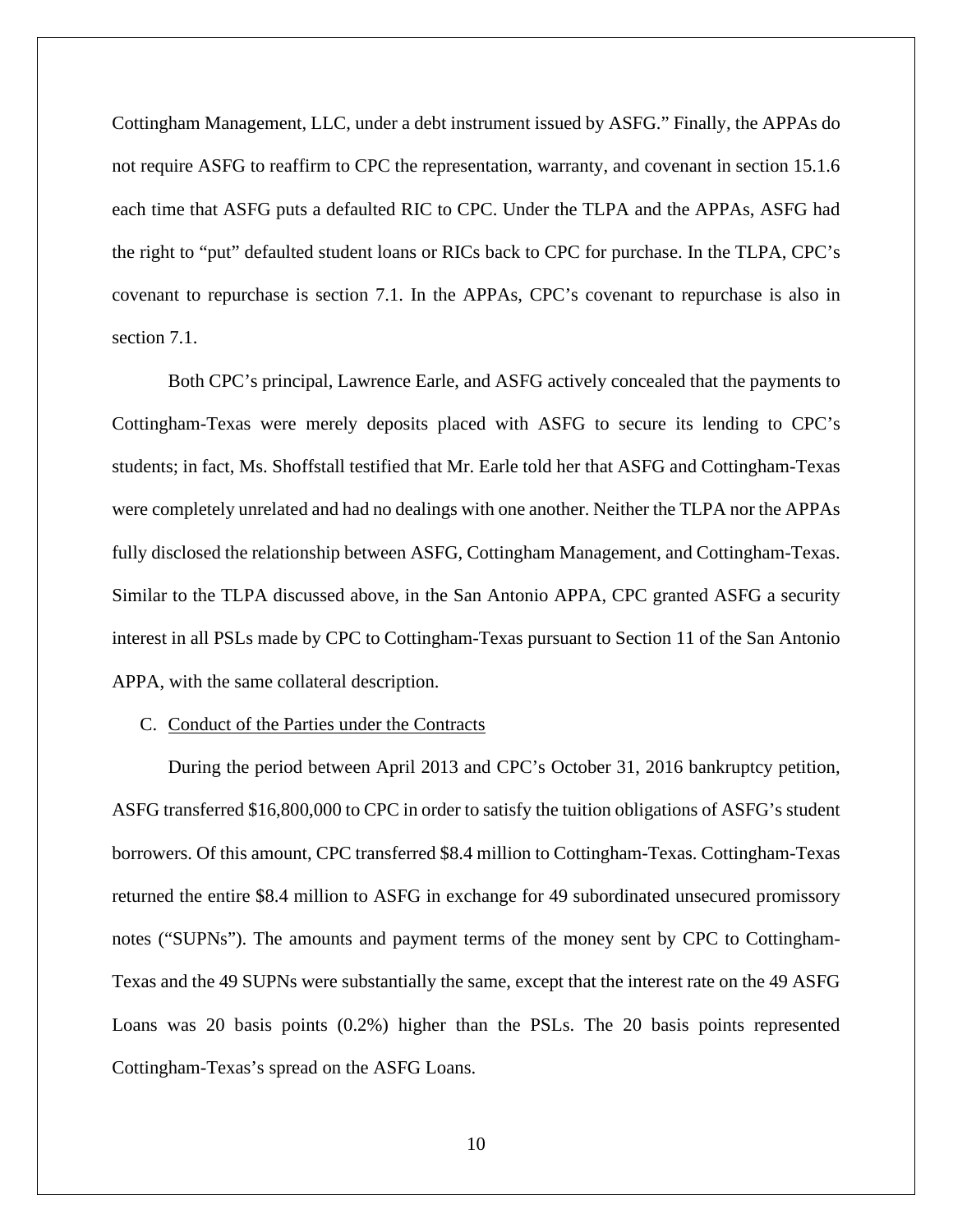There was no mechanism to credit or offset the Program Subsidy Loans paid to Cottingham-Texas against the amount Debtor owed to ASFG for a purchase or a cancellation of a student loan or RIC. To illustrate the point mathematically, ASFG's filed proof of claim is for \$11,749,564.00. Fifty percent of that amount—or the amount of PSLs one would expect were paid to Cottingham-Texas—is \$5,874,782.00. Rather than \$5.8 million, the amount Cottingham-Texas owed to the Debtor was \$8.2 million. ASFG thus has \$2.4 million more than it should under the TLPA and APPAs  $(\$8.2$  million -  $\$5.8$  million =  $\$2.4$  million).

From November 20, 2013 until September 30, 2016, ASFG put back defaulted loans to CPC for repurchase in the total amount of \$3,689,600.30. CPC purchased the loans at full value, notwithstanding the fact that ASFG already had 50% of the balances on defaulted loans that it had received from Cottingham-Texas in the amount of \$1,844,800.15.

#### *1. The Role and Conduct of Cottingham-Texas*

Black's Law Dictionary defines "straw man" as "[a] third party used . . . as a temporary transferee to allow the principal parties to accomplish something that is otherwise impermissible." *Straw Man*, BLACK'S LAW DICTIONARY (9th ed. 2009). Cottingham-Texas was a straw man because it was used by Cottingham Management and ASFG to do something otherwise impermissible—to help ASFG and CPC skirt the 90/10 Rule. Stephen Bick testified that the new lending program was functionally the same as the Deposit Program, only with Cottingham-Texas inserted as a "conduit" in order to the help the schools with their 90/10 rule compliance.

The monies received by Cottingham-Texas from CPC were returned directly to ASFG. Cottingham-Texas never had sufficient cash on hand to satisfy its obligations to CPC under the MPNs. ASFG was in control of the cash flow of Cottingham-Texas during the entirety of the relevant period. ASFG controlled Cottingham-Texas's investment policies. The unwritten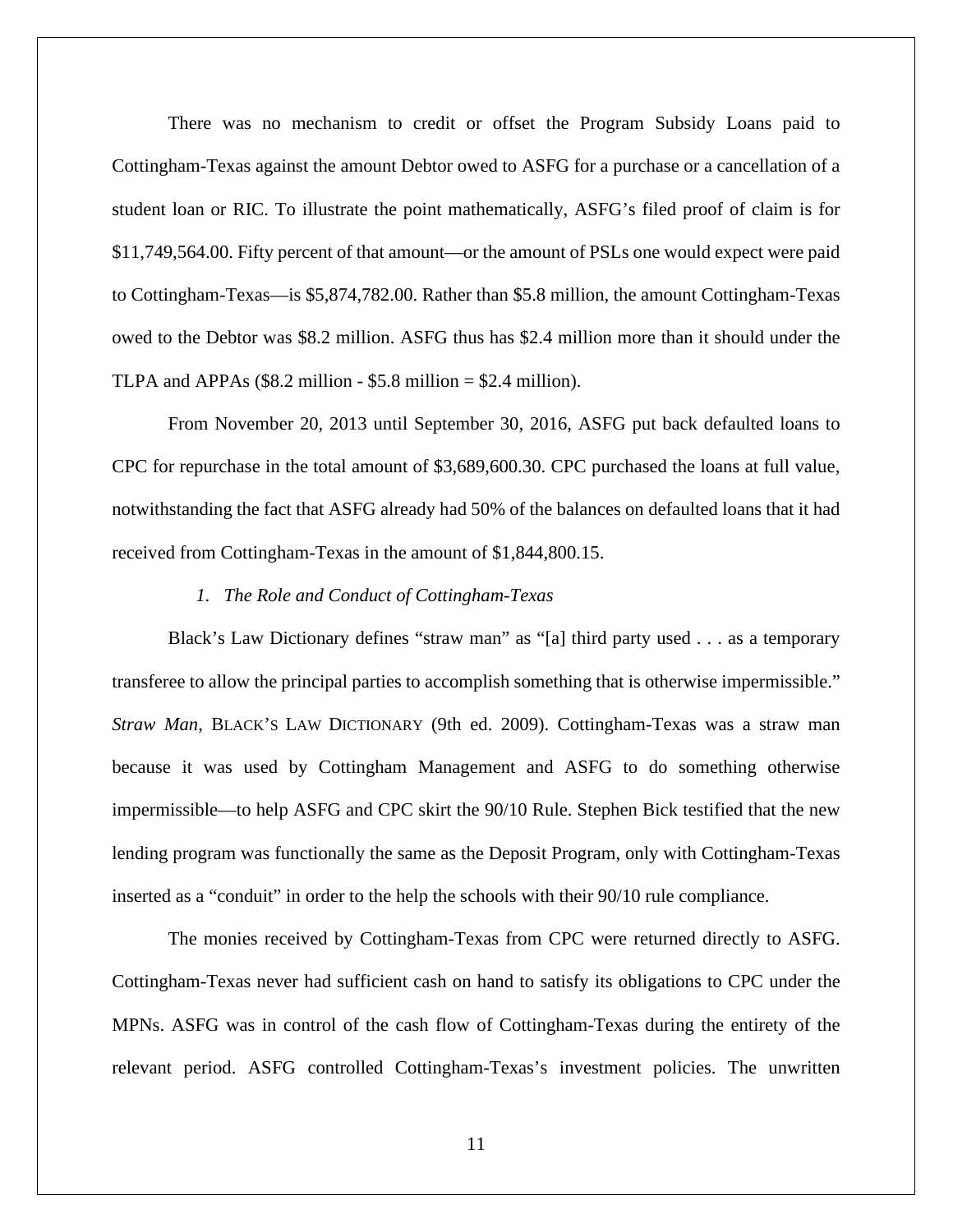agreement was that Cottingham-Texas would only "invest" its monies with ASFG. According to Stephen Bick, "that was the deal." No other alternative was ever considered. The Operating Agreement of Cottingham-Texas, which was entered into on May 1, 2013, provided that it would be capitalized with \$10,000.00. Cottingham-Texas was never capitalized after it was formed on or about April 25, 2013. Cottingham-Texas never received any funds from anyone other than CPC beyond the initial reimbursement of its formation fee of \$1,422.00 from ASFG.

### *2. Impact on 90/10 Rule Compliance*

According to the Trustee's expert forensic accountant, Greg Murray, after deducting the Program Subsidy Loans made to Cottingham-Texas by CPC from the 90/10 calculation, CPC was not in compliance with the 90/10 rule for the fiscal year starting on July 1, 2014 and ending on June 30, 2015. CPC's audit for 2016 was never completed. Ms. Shoffstall, CPC's CPA auditor responsible for completing the 90/10 calculations, was misled by Mr. Earle about the relationship between ASFG and Cottingham-Texas. She testified she would not have included CPC's investment in Cottingham-Texas in the 90/10 calculation had she been informed about the lending relationship between ASFG and Cottingham; she would have included it in the related party note in her audit of CPC. ASFG received copies of the debtor's annual audits which included the 90/10 calculations and were reviewed by Mr. Jasper and Mr. Duoos.

ASFG was required to reaffirm the representation and warranty contained in section 15.1.7 of the TLPA to CPC before ASFG could enforce the mutually dependent covenant in Section 7 and 8 for the repurchase of Designated Loans. From November 2013 until September 2016, there were 32 repurchases of defaulted loans by CPC in the amount of \$3,689,600.30. The TLPA is clear that CPC was obligated to repurchase from ASFG Designated Loans only after ASFG met the requirements of TLPA Section 15.1.7. Thus, CPC was not obligated to repurchase from ASFG if: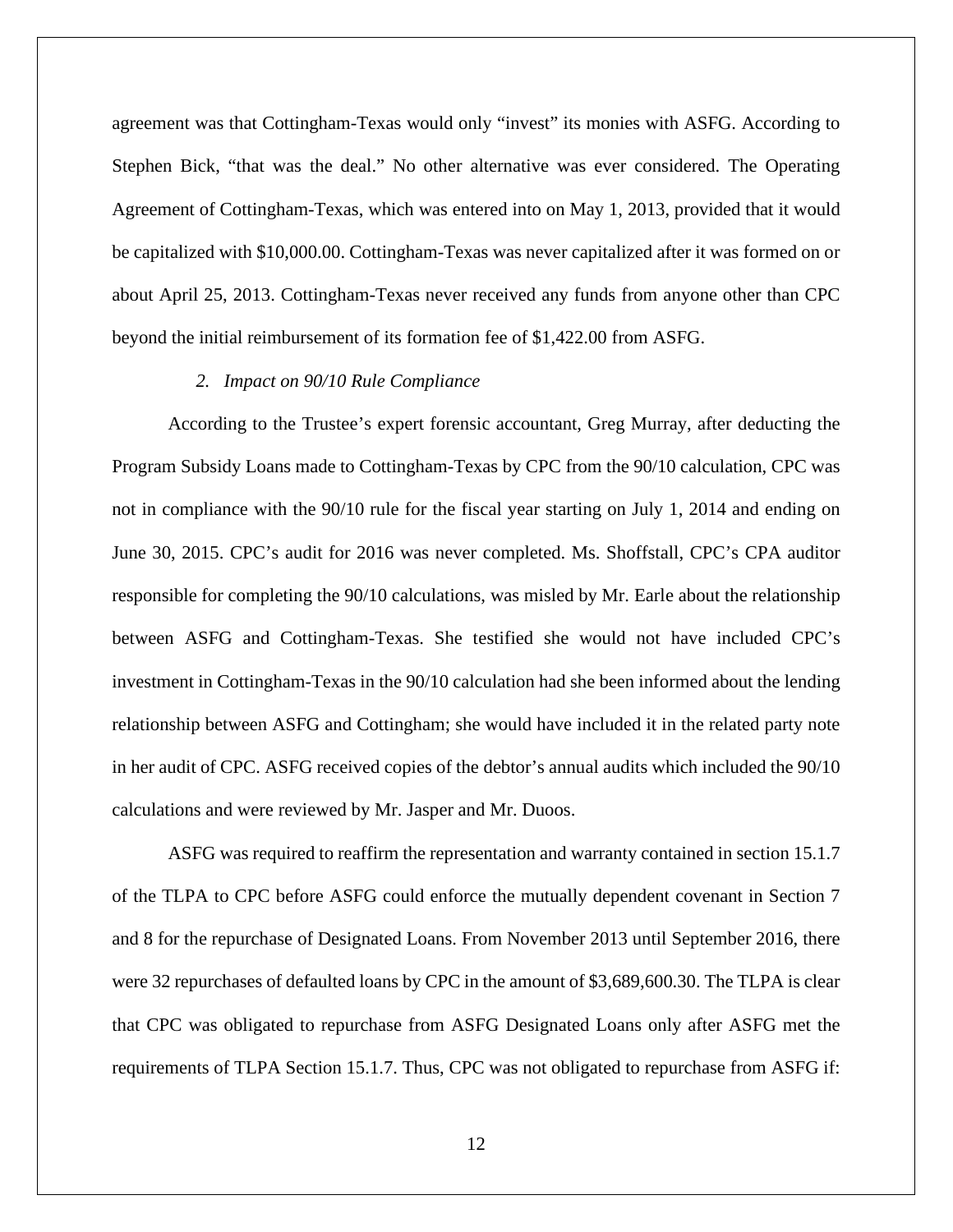1) Cottingham-Texas was under the control of ASFG for affiliate status under the definition of "Affiliated" in Section 1.1.1 of the TLPA; or 2) Cottingham-Texas was "directly or indirectly, related to . . . ASFG by any common legal or beneficial ownership, common management personnel, *or in any other manner*." From June 2013 until September 2016, there were 49 SUPNs between ASFG and Cottingham-Texas evidencing a debt owing from ASFG to Cottingham-Texas in the amount of \$8,415,243.09.

Although the requirements of Section 15.1.7 were met at the inception of the TLPA because there was no initial relationship between ASFG and Cottingham-Texas, and Cottingham Management's other affiliate obligor relationship was disclosed, the requirements of Section 15.1.7 were not and could not have been met at the date of each reaffirmation thereafter. Logically, CPC would only have to repurchase a Designated Loan after ASFG had made a loan to a student and delivered those proceeds to CPC. CPC then in turn lent half of those monies to Cottingham-Texas, which returned those same monies to ASFG, which created the debtor/creditor and affiliate (control) relationship between Cottingham-Texas and ASFG. Therefore, the lending relationship between ASFG and Cottingham-Texas was in existence at the time of the first repurchase and reaffirmation on November 10, 2013, and on the date of each reaffirmation and repurchase thereafter. As evidenced by the 49 SUPNs, ASFG and Cottingham-Texas' lending relationship continued until the petition date and thereafter until today.

The TLPA and APPAs stipulate that the contracts are governed by California law. Section 150 of the California Corporations Code provides that "[a] corporation is an 'affiliate' of, or a corporation is 'affiliated' with, another specified corporation if it directly, or indirectly through one or more intermediaries, controls, is controlled by or is under common control with the other specified corporation." CAL. CORP. CODE § 150. The definition of "affiliate" in the TLPA is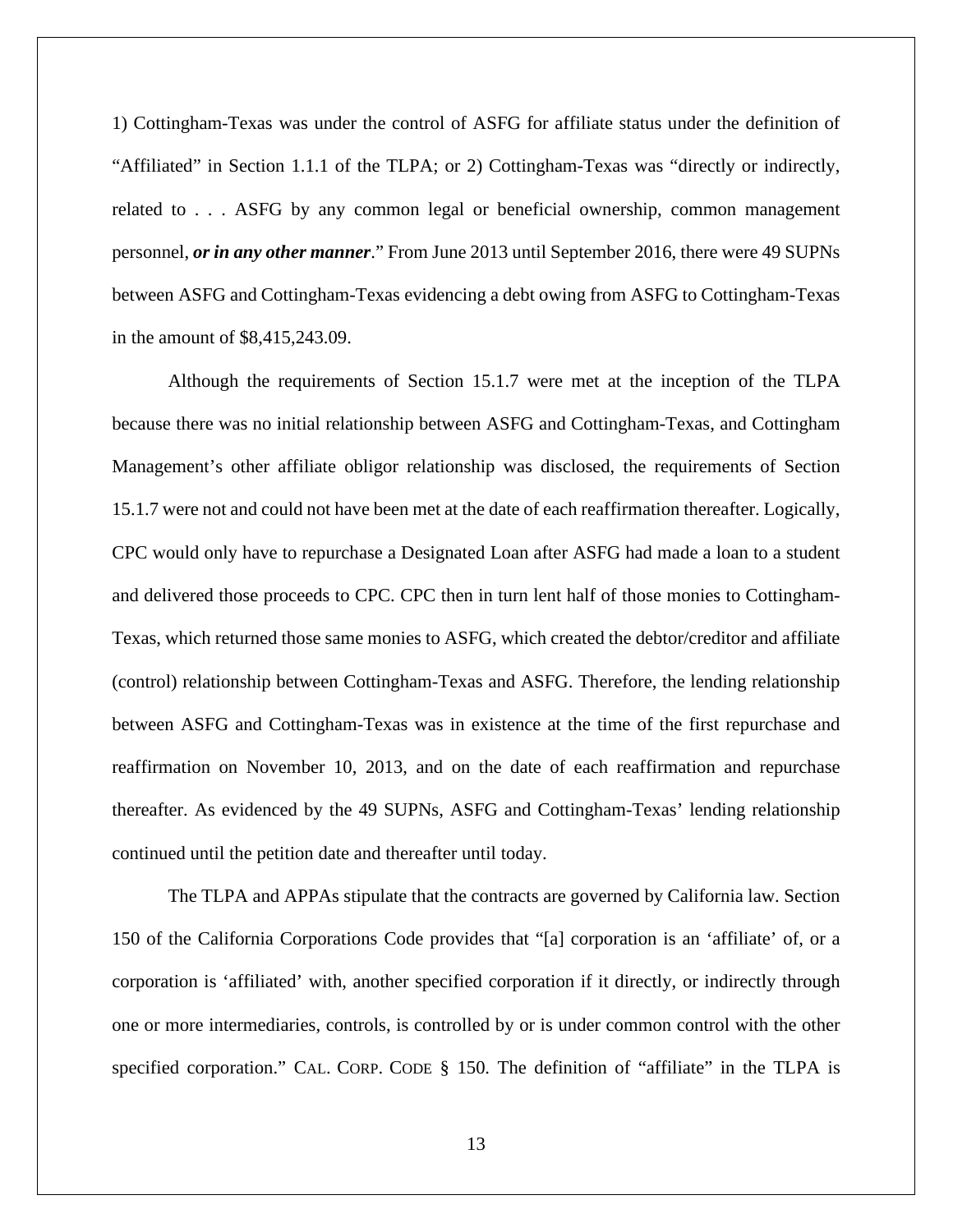consistent with California law. The APPAs do not contain this definition. As is obvious from Cottingham-Texas actions and inactions, ASFG completely controlled Cottingham-Texas's investment policy and all of its assets. No payments were made by ASFG to Cottingham-Texas post-petition, and Cottingham-Texas made no demand on ASFG for payment on the 49 SUPNs. Cottingham-Texas did nothing to collect or enforce the 49 SUPNs and did not approach the Court to seek guidance on what to do in order not to violate the automatic stay. Cottingham-Texas strictly followed ASFG's direction. Cottingham-Texas was under the control of and an affiliate of ASFG at all material times. In fact, despite their alleged debtor-creditor relationship, Cottingham-Texas was represented during this proceeding by the same counsel that represented ASFG.

The contractual provisions in the TLPA and APPAs are material to the agreement between CPC and ASFG. To comply with the DOE's 90/10 rule, Cottingham-Texas was required to be an independent investment fund. If Cottingham-Texas was not independent, then CPC would not be in compliance with the DOE's 90/10 rule, as the 50% sent via Cottingham-Texas to ASFG would simply be a return of ASFG's funds and a deposit to ASFG. Ms. Shofstall agreed when she testified that the revenue associated with the Cottingham Notes should not have been included in the "10 revenue" portion of the 90/10 calculation.

#### *3. Conduct Leading Up to Debtor's Failure*

In September of 2016, Mr. Earle self-reported to the Department of Education that CPC had prematurely drawn down approximately \$20,000,000 of student loans over the preceding years. The DOE placed CPC on heightened monitoring and cut off its ability to draw down the proceeds of federally backed student loans. The Department of Education was a creditor of Debtor's estate dating back to 2014. The DOE filed a proof of claim in Debtor's bankruptcy case in the amount of \$16,582,033.00. Claim No. 400. The law firm of Ogletree Deakins Nash Smoak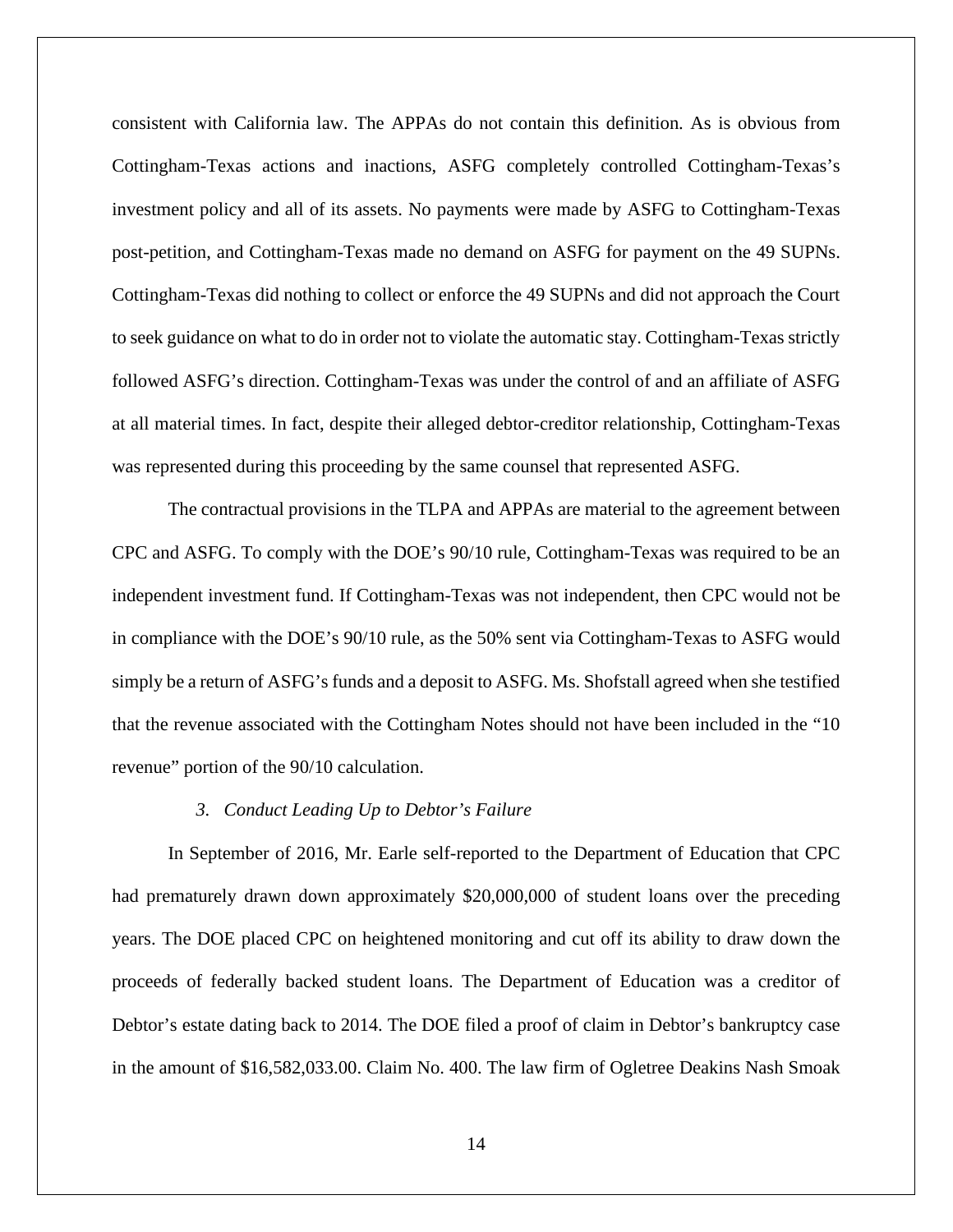& Stewart, P.C. was also a creditor of the estate since as early as March 12, 2013, a month before the TLPA was executed. *See* Claim No. 17-1, at 9.<sup>2</sup>

Mr. Earle reported the material change in CPC's financial condition to ASFG by the accrual of approximately \$20,000,000.00 in unearned revenue as a liability. The material change in CPC's financial condition was as a result of fraud. During September of 2016, Mr. Jasper, Mr. Duoos, and Mr. Bick traveled to San Antonio and met with Mr. Earle. Mr. Jasper reviewed the assets CPC had available to pledge for a loan including the Emily Buck Foundation. Mr. Jasper described the assets in the Emily Buck Foundation as "junk."<sup>3</sup> ASFG proceeded over the next month to declare a series of loan repurchases and program defaults by the Debtor.

Throughout October of 2016 and leading up to CPC's bankruptcy filing, CPC received numerous letters from ASFG demanding payment under the TLPA and APPAs. On October 20, 2016, Mr. Jasper sent a letter to Cottingham-Texas and Mr. Earle in which Mr. Jasper made a demand on behalf of ASFG that Cottingham-Texas should make all future payments to ASFG rather than to Debtor until ASFG had been paid in the amount of \$67,942.56. On October 25, Mr. Jasper sent a similar letter, this time demanding to be paid by Cottingham-Texas in lieu of CPC until the past-due amount of \$73,562.61 was paid in full. Cottingham-Texas complied with ASFG's demand without question.

The day after petition date, November 1, 2016, Joanne Cannone, an employee of ASFG who managed the financial books and records of the company, reminded Stephen Bick of Cottingham-Texas to pay ASFG rather than the Debtor. Accordingly, that same day, Mr. Bick sent ASFG a check in the amount of \$62,843.28. Prior to this diversion of funds, neither ASFG nor

<sup>&</sup>lt;sup>2</sup> The Court takes judicial notice of the proof of claim and that Ogletree Deakins was a creditor at the time the TLPA was signed. FED. R. EVID. 201(c).

<sup>&</sup>lt;sup>3</sup> Mr. Murray, expert witness for the Trustee, also testified that the Emily Buck Foundation assets were worthless.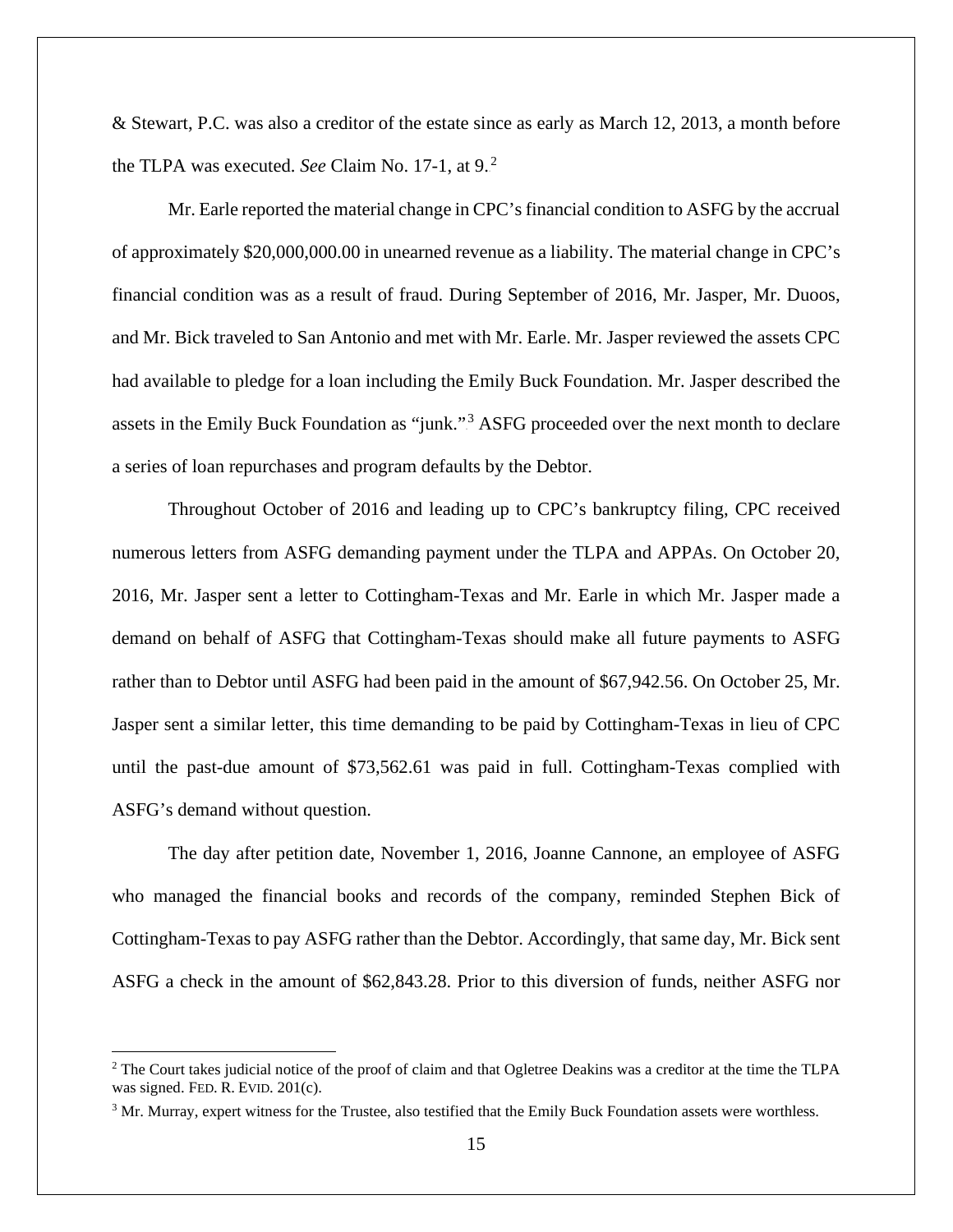Cottingham-Texas approached the court seeking relief from the stay to obtain an offset or credit with the Debtor. ASFG did file a Motion for Relief from stay three years later in 2019, which was denied.

### D. Insolvency

When examining Debtor's assets on the books since 2012, millions of dollars—a significant chunk of Debtor's stated assets—are in receivables tied to the "Emily Buck Fund." Greg Murray, expert witness for the Trustee, testified that the Emily Buck Fund receivables were essentially worthless. Mr. Jasper, one of the principals of ASFG, testified that the receivables were "junk." These receivables were listed on Debtor's balance sheets to make it appear more profitable in a series of inter-company transfers Greg Murray described as "Enron accounting." After adjusting assets to exclude worthless inter-company transfers, Debtor's liabilities exceeded its assets every year from 2012 through 2016, usually by millions of dollars. The parent company, Edudyne, had negative equity for each year in that period as well.

#### E. ASFG's Proof of Claim

ASFG's proof of claim alleges that the Debtor owed ASFG a total of \$11,749,564.00, almost exclusively arising from the Debtor's failure to honor the repurchase covenants in the TLPA and APPA. ASFG asserts that the Debtor owes it \$9,227,828.09 under the TLPA for the purchase of Designated Loans and \$2,494,146.98 under the APPAs for the purchase of Designated Accounts. ASFG did not transfer any of the RICs or Student Loans back to the Debtor pursuant to the TLPA or the APPAs when the Program Defaults and final repurchases were due. Instead, ASFG continued to collect payments from students in the amount of at least \$1,023,198.78 through June 31, 2019. ASFG's adjusted damages calculation reflects these collection efforts.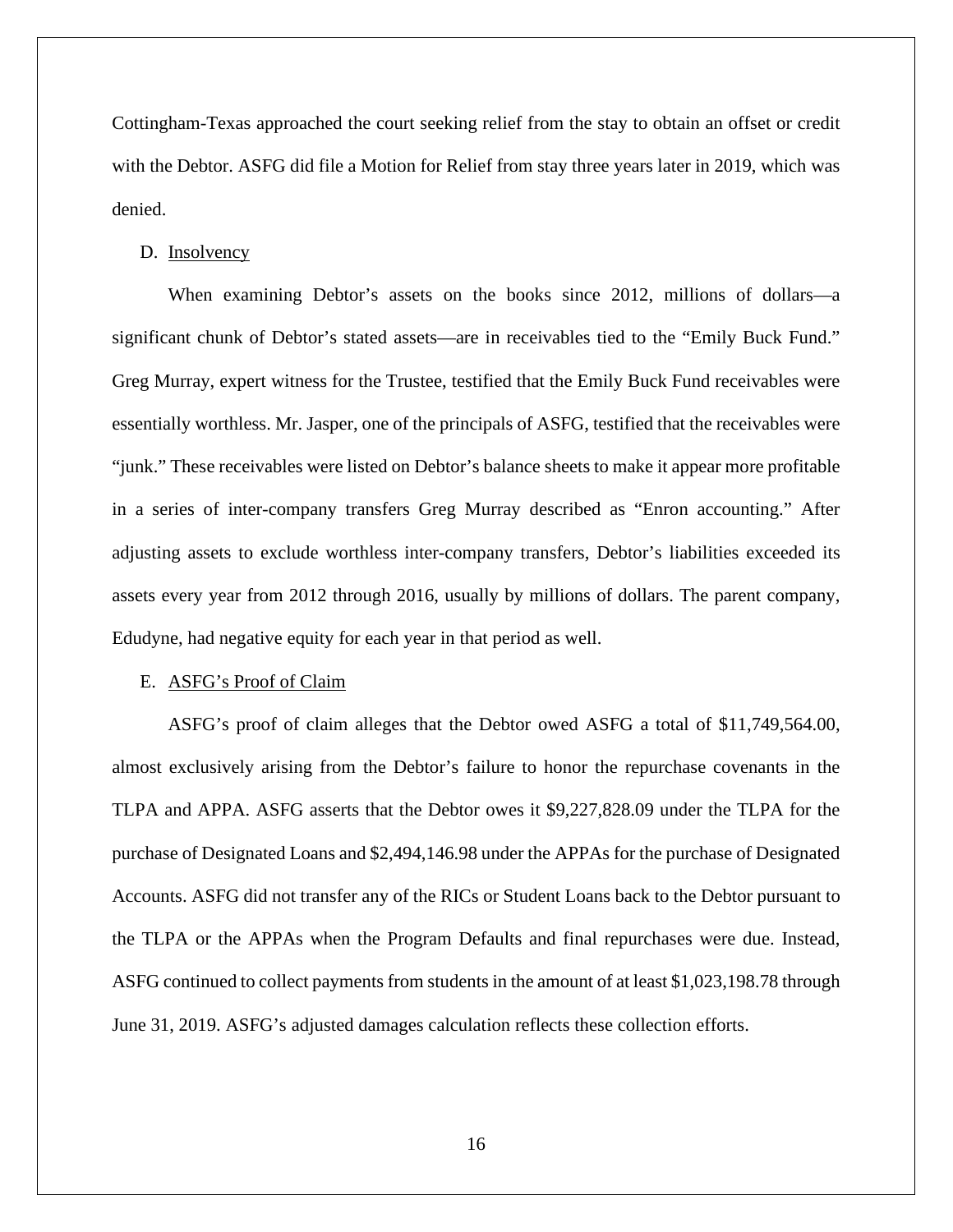Because Cottingham-Texas was an undercapitalized shell entity without any cash or viable assets and, because the Cottingham-Texas investment funds could not, by design, be used to credit or offset the amount owed to ASFG, these investment funds were valueless to CPC. The Cottingham-Texas transactions lacked economic substance and value for the Debtor.

### **IV. Analysis and Conclusions of Law by Count**

### A. Counts 1 through 3: Notes from Cottingham-Texas to Debtor

The Court granted summary judgment on Counts 1, 2, and 3 against Cottingham-Texas and in favor of the Trustee. *See* ECF No. 62. The Court found that Debtor was the owner of four Master Promissory Notes (2013 MPN, 2015 MPN, Austin MPN, Tulsa MPN), that Cottingham-Texas had breached each MPN, and that Cottingham-Texas was liable to the Trustee for \$8,236,787.40 plus interests, costs, and fees. Rejecting ASFG's argument to the contrary, the Court held that the Trustee had standing to enforce the MPNs despite ASFG's purported "assigned" interest in the MPNs.

On appeal, the district court affirmed most of this Court's findings and conclusions, vacating only to the extent that this Court's order granted attorney's fees on appeal that were not expressly conditioned on success on appeal. *See* ECF No. 286, at 5–12 (finding that this Court's entry of summary judgment against Cottingham-Texas was proper); 12–14 (discussing the appealfee issue); 14–16 (dismissing Appellants' other arguments, including an adequate-protection argument raised for the first time on appeal). In a footnote, the district court "note[d] its own confusion as to why ASFG" was presenting this appeal at all "[e]ven though Counts 1, 2, and 3 are against Cottingham-Texas alone." *Id.* at 7–8. The footnote also questioned (1) why ASFG and Cottingham-Texas "would present the same arguments and be represented by the same counsel" despite having potentially adverse and incompatible positions, and (2) "how Cottingham-Texas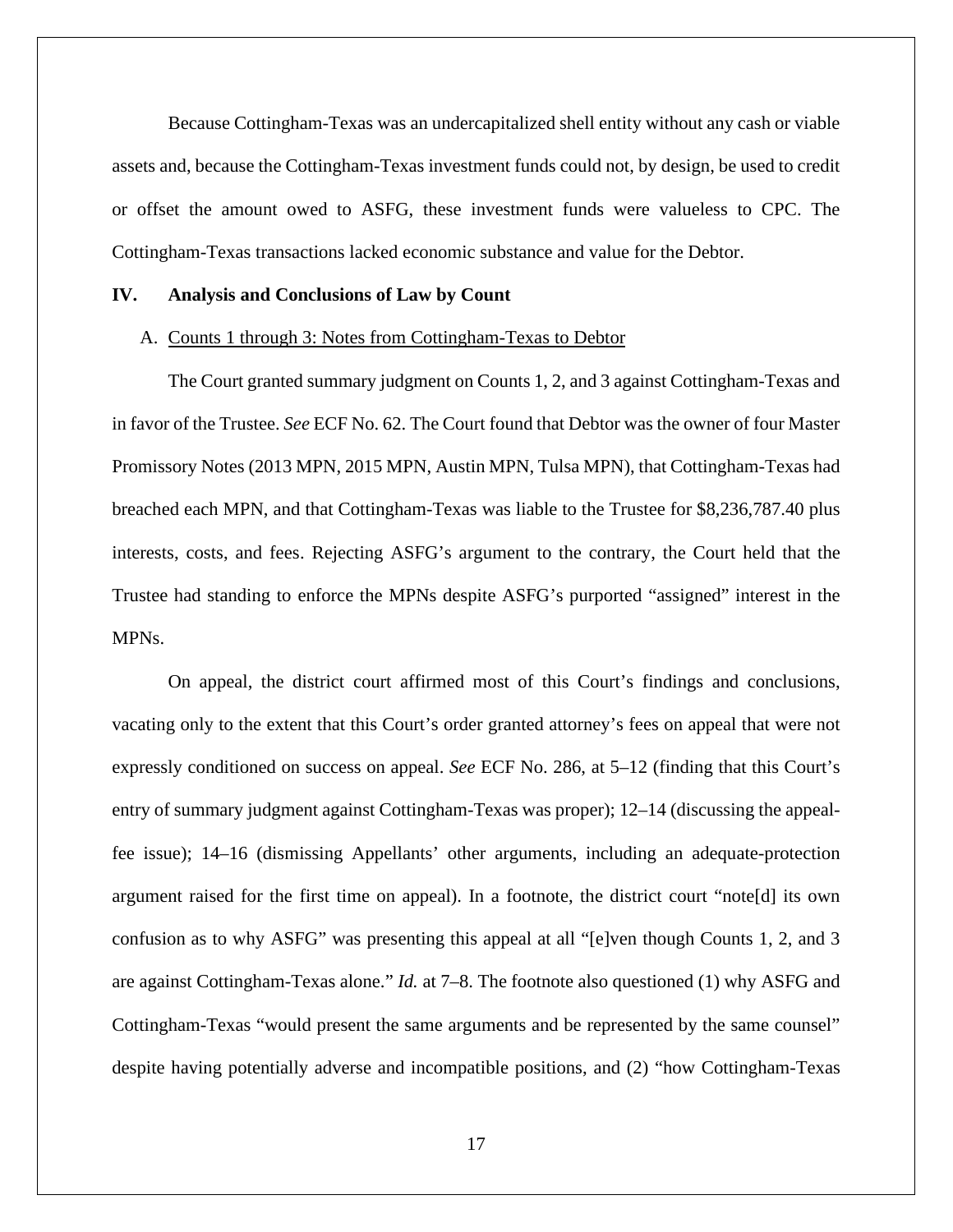could benefit from the argument that it owes \$8.2-plus million to ASFG rather than to the Trustee, absent additional agreements between Cottingham-Texas and ASFG that would lead ASFG to not seek to collect on those sums owed and payable under the MPNs." *Id.*

Importantly, the district court rejected ASFG's full-assignment theory of the Program Subsidy Loans through a close reading of the TLPA and the APPA: at best, Debtor "assigned to ASFG a security interest in the MPNs that does not affect the Debtor's right to enforce against Cottingham-Texas." *Id.* at 10. In other words, Debtor did not assign the whole "bundle of sticks" of the MPNs in some unlimited, unqualified transfer; the transfer to ASFG was just a security interest. ASFG's rights in the MPNs are therefore limited, both by the language of its contracts with Debtor and by UCC Article 9 more generally—rather than by Article 3. *See id.* at 10 (specifically discussing and disposing of ASFG's Article 3-based argument).

The Court has found—and the district court has affirmed—that the promissory notes are valid and enforceable and that Cottingham-Texas breached its obligation to pay. A finding that the MPNs between Cottingham-Texas and CPC are fraudulent transfers would be inconsistent with leaving the summary judgment in place. The prior partial summary judgment also belies an alter ego theory for the same reason. The Court reaffirms the granting of relief under Counts 1, 2, and 3.

### B. Count 4: Turnover

The Trustee moves for turnover under § 542 of approximately \$2.46 million from Cottingham-Texas, which represents the amount Cottingham-Texas owed under the 4 MPNs between the petition date and January 2019, because Cottingham-Texas made no payments to Debtor during the case. *See* 2d Am. Compl. ¶¶ 135–41 (ECF No. 226). This Court already granted judgment in favor of the Trustee on the MPNs/Program Subsidy Loans in their entirety against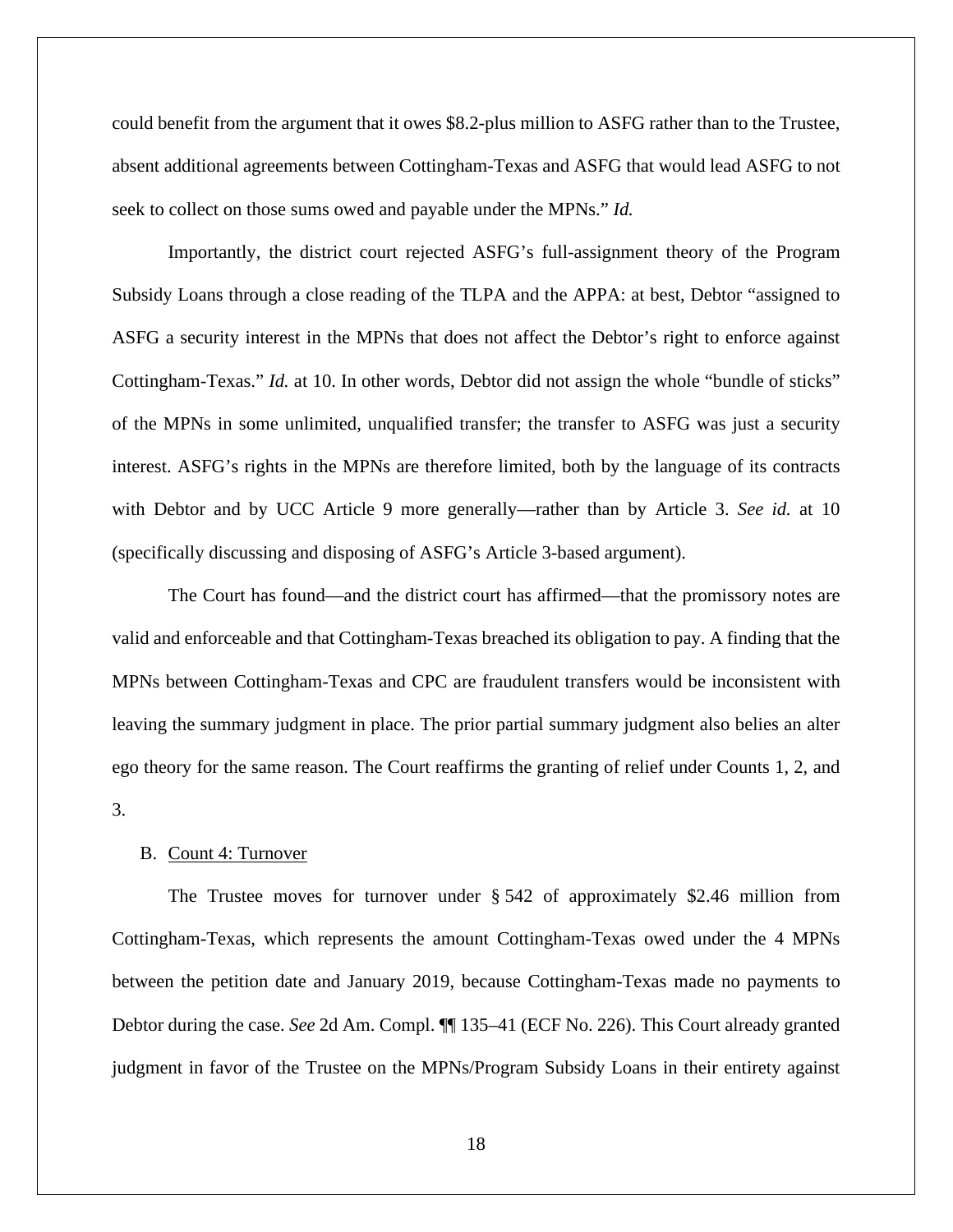Cottingham-Texas—about \$8.2 million. Defendants argue this renders the turnover action moot, and that Trustee is not entitled to "double recovery." *See* Def.'s Post-Trial Br., at 18 (ECF No. 303). Defendants also claim Cottingham-Texas does not currently have any property of the estate which could be subject to turnover. *Id.*

To the extent the Trustee seeks to recover funds already included in the judgment, such a remedy is unnecessary. While the Trustee would be entitled to a turnover of whatever estate funds Cottingham-Texas has in its possession, it does not have any such funds, and the Trustee already has a judgment against Cottingham-Texas which includes this amount.

#### C. Count 5: Declaratory Judgment on Alter Ego

The Trustee seeks a declaratory judgment under 28 U.S.C. § 2201 that (1) Cottingham-Texas is the "alter ego, extension, and instrumentality" of both ASFG and Cottingham Management; and (2) ASFG and Cottingham Management are liable for the debts of Cottingham-Texas. See 2d Am. Compl. ¶¶ 143–46. Defendants argue that California Limited Liability Company law controls and that (1) Cottingham Management, as member of Cottingham-Texas, is not liable for the debts of the LLC it owns; and (2) the Trustee has not met his burden under California law to show that Cottingham-Texas is an alter ego of either entity. Def.'s Post-Trial Br., at 18–20. Because ASFG is not an owner of Cottingham-Texas, it cannot be found to have "unity of ownership" with Cottingham-Texas and therefore alter ego cannot apply. *Id.* at 20.

Some factors do support a finding of alter ego as to ASFG: arguably commingled funds, use of one as a mere shell or conduit for the affairs of the other, and inadequate capitalization. *See Sonora Diamond Corp. v. Superior Court*, 83 Cal. App. 4th 523, 538–39 (Cal. Ct. App. 2000). In addition, the Trustee presented evidence that ASFG paid the LLC filing fees for Cottingham-Texas, although this is not one of the listed factors. The same factors, plus a unity of ownership,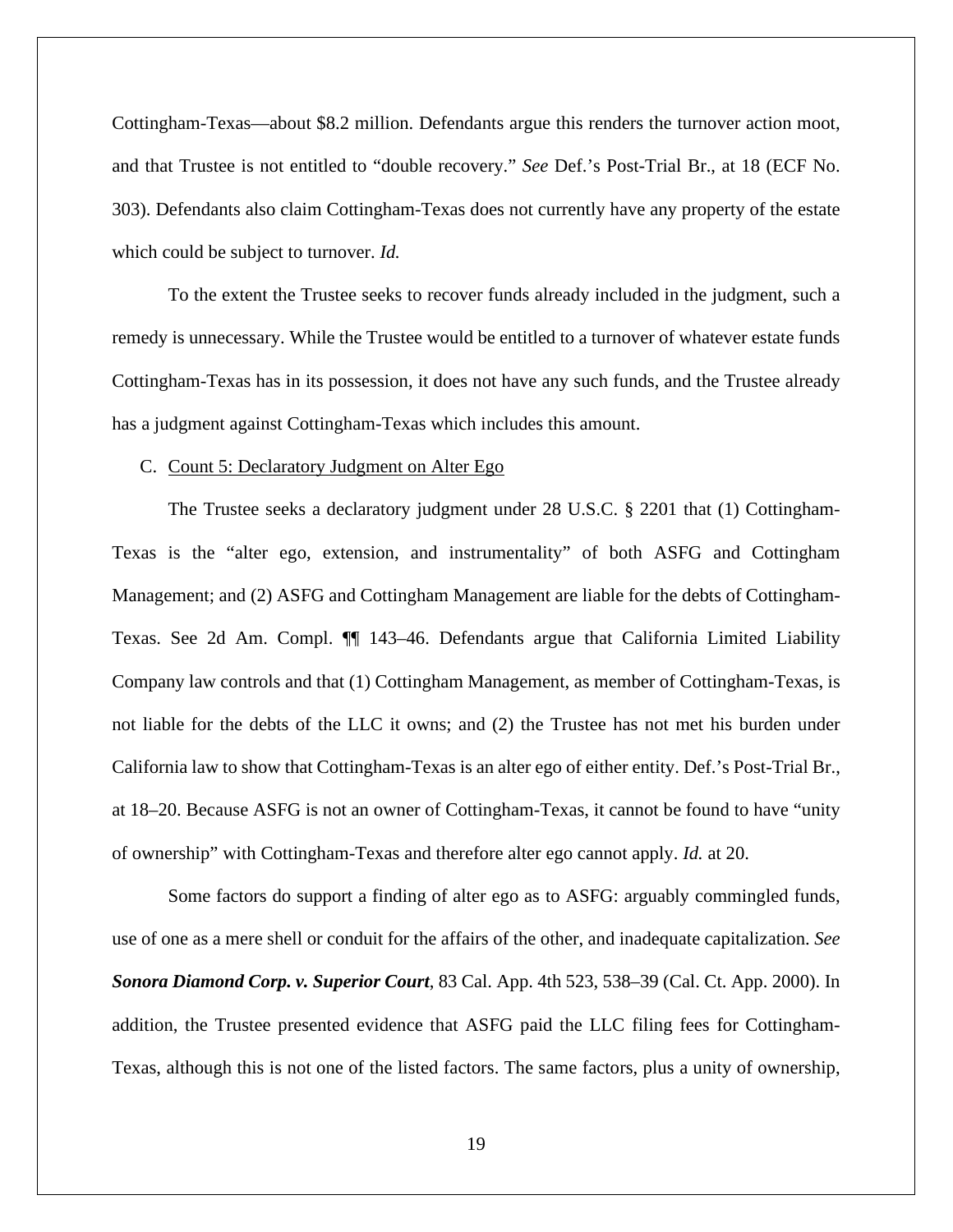generally apply as to Cottingham Management. Regardless, a finding of alter ego is an extraordinary remedy, and it is not clear what benefit the estate would gain from this avenue of relief over others. The Trustee can collect on the judgment against Cottingham-Texas by garnishing ASFG's receivables. In addition, a declaratory judgment that the Trustee can collect from these two entities on debts owed by Cottingham-Texas does not address the larger-ticket item—Debtor's repurchase obligation to ASFG.

The Trustee did not meet its burden to show that Cottingham-Texas was the alter ego of the other entities, despite evidence to suggest that it was an entity designed to help both entities facilitate a fourth party's (namely, CPC) circumvention of federal regulations. Because an alter ego finding would be inconsistent with the partial summary judgment, it will not be granted.

### D. Counts 6 through 8: Breach of Contract and Warranty (TLPA and APPA)

The Trustee claims ASFG breached the TLPA and APPAs because the representation and warranty that ASFG and Cottingham-Texas were not "affiliated" was false. Under TLPA's internal definition of "affiliated," as well as the broad "in any other manner" language of the representation itself, the control-and-credit relationship between ASFG and Cottingham-Texas makes this provision false. As for the more tightly drafted APPAs, the Trustee alleges that ASFG's relationship with Cottingham-Texas was one of "control," and the representation is false even though the broader language of the TLPA is absent. The Trustee argues that the breach was material because it put Debtor out of compliance with the 90/10 rule.

ASFG argues that the representation is true, because the representation specifically discloses the credit relationship between ASFG and Cottingham-Texas and ASFG did not control Cottingham-Texas. Alternatively, if the representation was false, it did not constitute breach of contract because no specific language in the contract says that a false representation by ASFG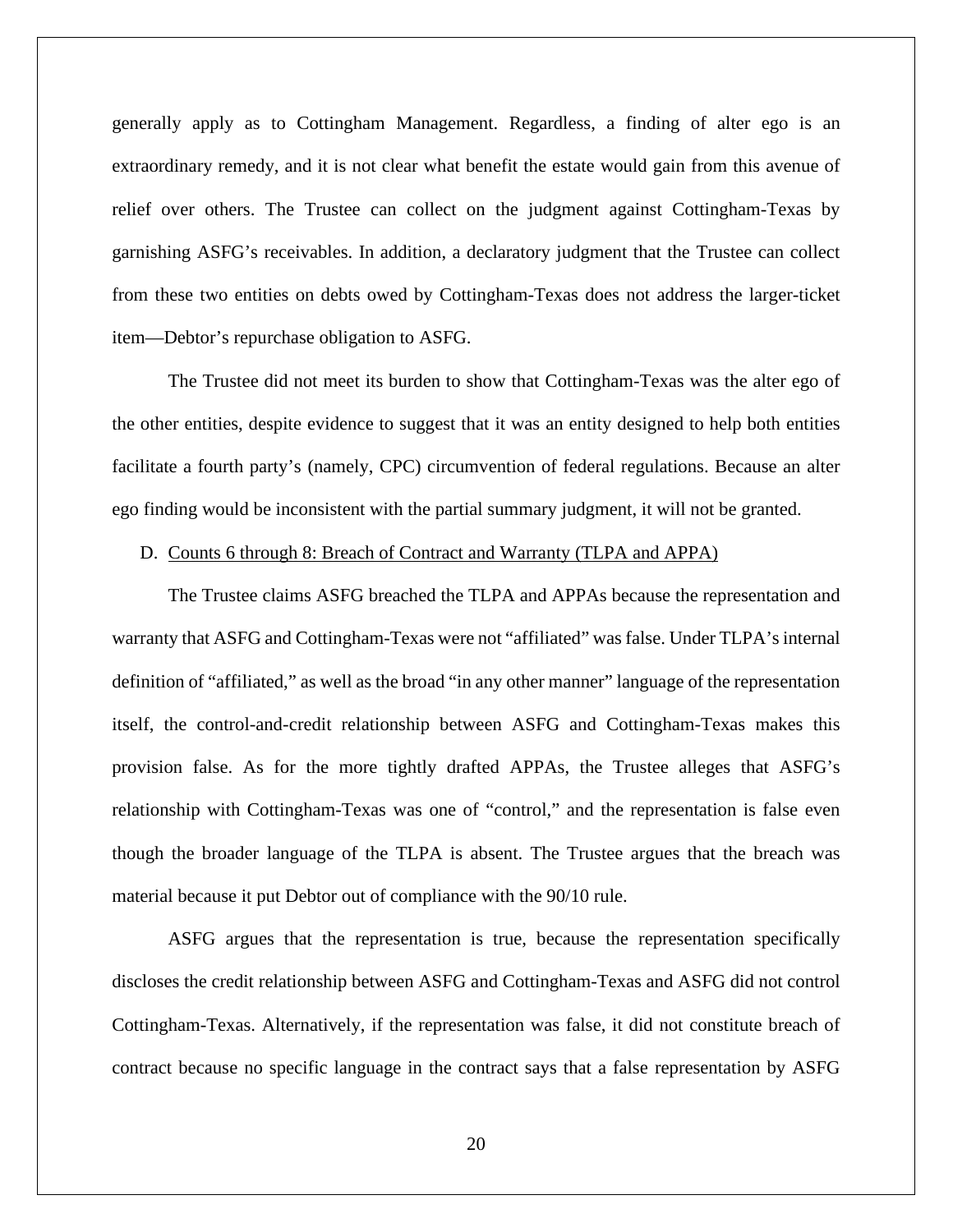constitutes breach, even though a false representation by Debtor would be a breach. ASFG further claims that even if the false representation was a breach of the agreements, the breach was not material.

Both parties agree that Debtor did not pay the repurchase obligations and offers no excuse for nonperformance. "A cause of action for breach of contract requires proof of the following elements: (1) existence of the contract; (2) plaintiff's performance or excuse for nonperformance; (3) defendant's breach; and (4) damages to plaintiff as a result of the breach." *Miles v. Deutsche Bank Nat'l Tr. Co.*, 236 Cal. App. 4th 394, 402 (Cal. App. 2015). Generally, a suit for breach of contract requires a showing that the party bringing suit did not itself breach the contract; in other words, a breach by plaintiff ends the inquiry as to breach by defendant. *Id.*; *see also Chen v. Thomas & Betts Corp.*, 268 F. App'x 508, 511 (9th Cir. 2008) ("We need not reach the issues of [defendant]'s alleged breach or [plaintiff]'s purported damages because the district court's finding with respect to [plaintiff]'s non-performance is a sufficient basis for affirming its judgment as to the breach of contract claim.").

Both parties to the TLPA and APPAs did not meet their obligations under the contracts. Debtor arguably breached the contracts both by self-reporting to the DOE and by nonpayment; and ASFG breached by making representations which were not true because ASFG controlled and was "affiliated" with Cottingham-Texas and did not deliver "put" student loans back to Debtor. A finding of liability for breach of contract or warranty is not necessary, however, to find that ASFG is liable to the Trustee under a fraudulent-transfer theory for the money received under the contracts. Because the Trustee is entitled to only one satisfaction, the Court declines to award breach of contract relief.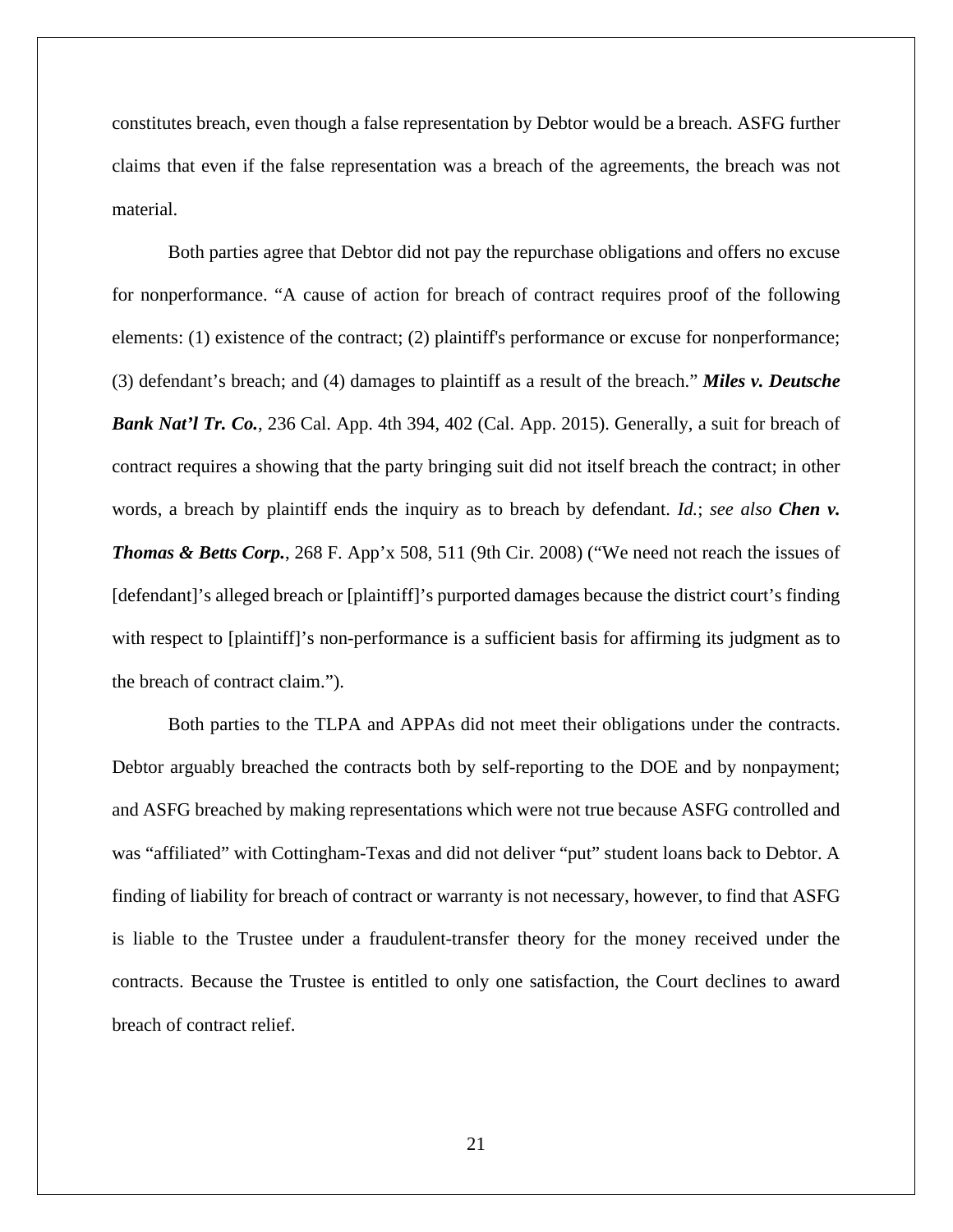#### E. Count 9: Common-Law Fraud

The Trustee claims that ASFG's false representation that it was not "affiliated" with Cottingham-Texas was fraudulent in that it induced Debtor to execute the TLPA and APPAs; had Debtor known the two entities were affiliated, it would not have entered into the contract.

Whether or not the representation was false, the fraud claim fails on a separate element: reliance. It is clear from the testimony of each party to the transaction—other than Lawrence Earle, who did not testify—that Earle was informed of the structure of the transaction and the purpose and function of Cottingham-Texas as a pass-through entity. Earle was in the loop: he entered into these agreements with knowledge of how the system was supposed to work, whether or not that knowledge was reduced to writing in the form of a true representation in the contracts. From the beginning, Lawrence Earle, on behalf of the Debtor, was in on the scheme; the Trustee has not shown that Earle would not have entered into the contract had he known how it was structured. The fraud claim will be denied.

#### F. Count 10 and 11: Violations of Securities Laws

The Trustee claims ASFG, Cottingham Management, and Cottingham-Texas violated federal and state securities laws by failing to disclose that ASFG, not Cottingham-Texas, would ultimately receive the funds Debtor lent Cottingham-Texas under the MPNs. ASFG presents five main arguments: the MPNs are not a security; the Trustee presented no evidence that the MPNs were securities; under Texas and California law, the MPNs are excepted from securities laws; no misrepresentations were made; and the statute of limitations has run for federal, California, and Texas securities law claims.

The MPNs are not securities. Under the *Howey* test, whether an instrument is a security depends on "whether the scheme involves an investment of money in a common enterprise with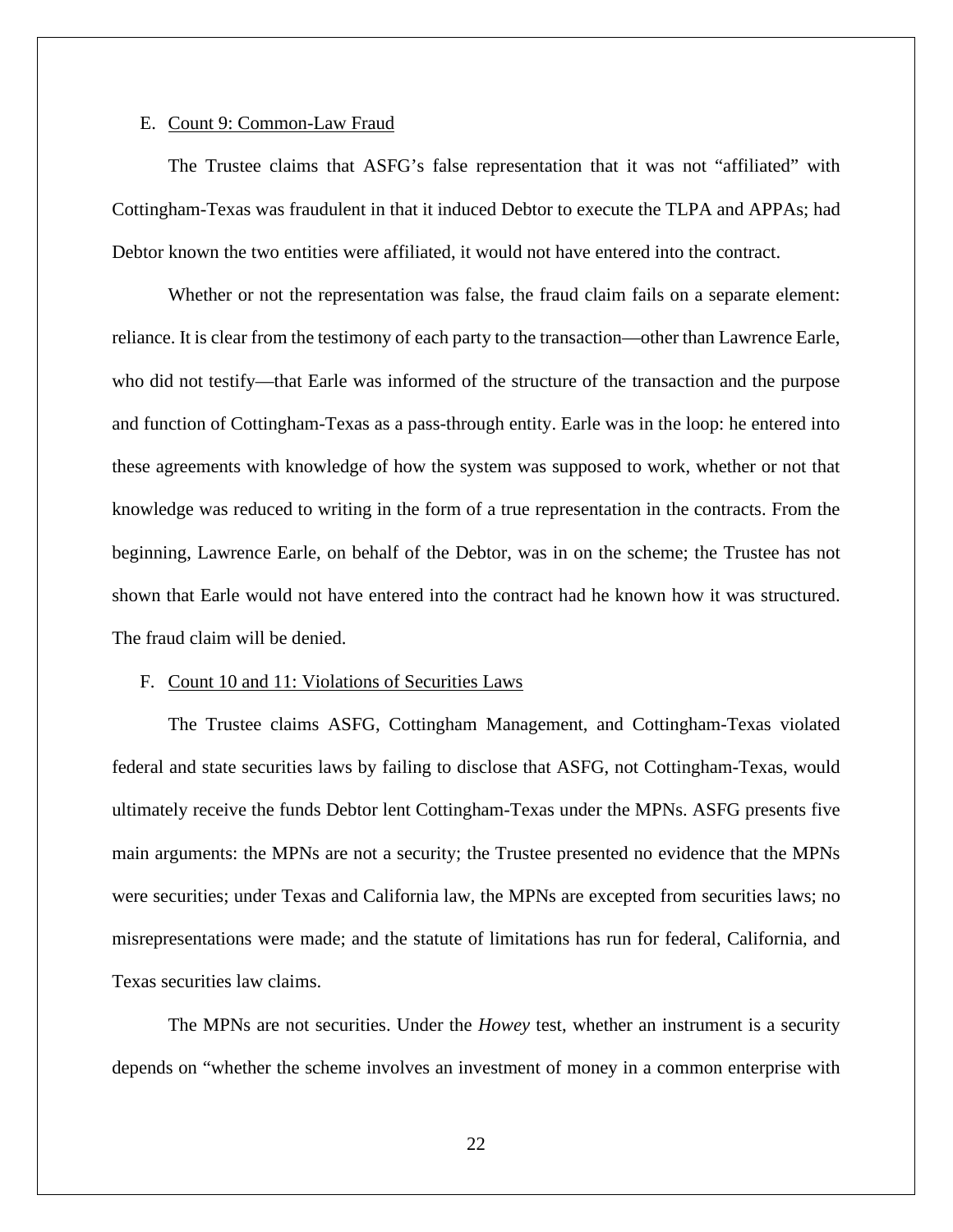profits to come solely from the efforts of others." *S.E.C. v. Howey Co.*, 328 U.S. 293, 301 (1946). A common enterprise "may be established by showing 'that the fortunes of the investors are linked with those of the promoters," such as by a profit-sharing arrangement. *S.E.C. v. R.G. Reynolds Enterprises, Inc.*, 952 F.2d 1125, 1130 (9th Cir. 1991). An expectation of profits produced by the efforts of others exists when "the efforts made by those other than the investor are the undeniably significant ones, those essential managerial efforts which affect the failure or success of the enterprise." *S.E.C. v. Glenn W. Turner Enterprises, Inc.*, 474 F.2d 476, 482 (9th Cir. 1973). Here, none of the success of the notes depended on Cottingham-Texas's or ASFG's "success"; on their face, they depended on Debtor's performance of the repurchase obligation. The MPNs were structured as a business loan back to the primary lender, not as a security, bond, or investment contract.

The MPNs are not securities under Texas securities law and also qualify for an exception under Texas securities law. When reading the statute generally, the Texas Supreme Court uses the *Howey* test for the definition of "security." *See Life Partners, Inc. v. Arnold*, 464 S.W.3d 660, 681 (Tex. 2015); *Searsy v. Commercial Trading Corp.*, 560 S.W.2d 637, 640–42 (Tex. 1977). But Article 581-5 also provides an exception for sales of securities to less than 35 persons. *See* TEX. REV. CIV. STAT. ANN. art. 581-5. Even if they were a security under Texas law, this exception applies. The MPNs were not issued publicly and were given only to Dickinson entities (San Antonio, Tulsa, and Austin); clearly less than 35 holders in total.

The California exception that applies is different: it specifically excepts debts not sold to the public. "Any offer or sale of any evidence of indebtedness, whether secured or unsecured, and any guarantee thereof, in a transaction not involving any public offering" is exempted from California's blue-sky laws. CAL. CORP. CODE § 25102(e). This "offering" was not public, but was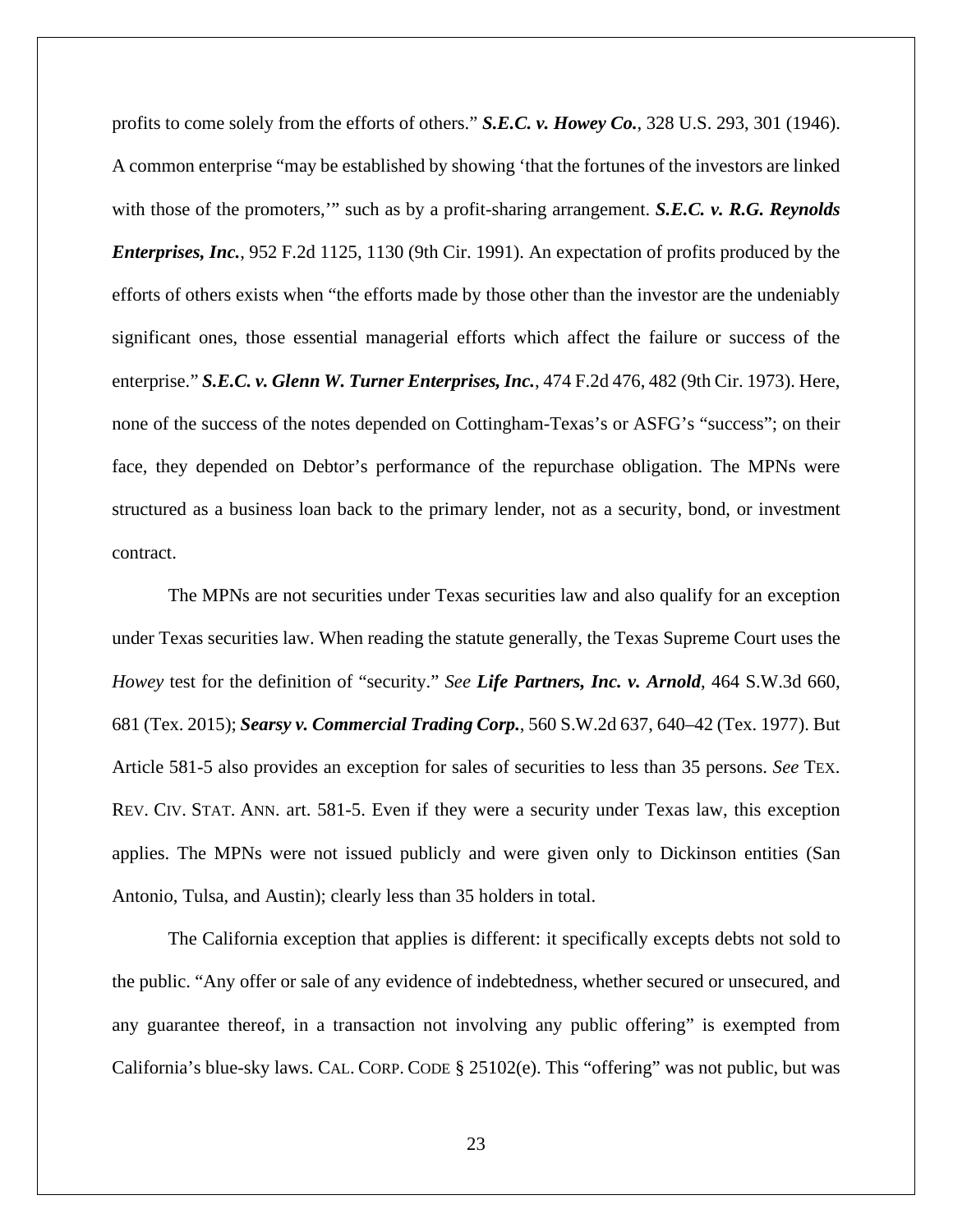directed only at the Dickinson entities. California's blue-sky laws therefore except the MPNs. Because there were no securities involved in these transactions, it is unnecessary to discuss the statute of limitations issue. Relief will be denied under Counts 10 and 11.

#### G. Count 12: Equitable Subordination

The Trustee claims that ASFG's secured claim should be equitably subordinated to share *pari passu* with the general unsecured creditor class; effectively, the Trustee is using equitable subordination as an alternative method to avoid ASFG's lien. ASFG argues that no "inequitable conduct" occurred and that none of its conduct harmed creditors or yielded an unfair advantage.

The Fifth Circuit employs a three-element test for equitable subordination: "(1) the claimant must have engaged in some type of inequitable conduct; (2) the misconduct must have resulted in injury to the creditors or conferred an unfair advantage on the claimant; and (3) equitable subordination of the claim must not be inconsistent with the provisions of the Bankruptcy Code." *Fabricators, Inc. v. Technical Fabricators, Inc. (In re Fabricators, Inc.)*, 926 F.2d 1458, 1464–65 (5th Cir. 1991) (citing *Benjamin v. Diamond (In re Mobile Steel Co.)*, 563 F.2d 692, 700 (5th Cir. 1977)). The Trustee bears the initial burden of showing that equitable subordination is appropriate; once that is established, Defendants bear the burden to show the good faith and fairness of their conduct. *See id.* at 1465.

The Trustee has shown inequitable conduct and unfair advantage obtained by ASFG. Not only did ASFG breach its representation that it was not affiliated with Cottingham-Texas, which indirectly caused Debtor to fall out of compliance with the 90/10 rule, it did not keep Cottingham-Texas solvent and diverted funds from Debtor as it approached bankruptcy. In addition, ASFG held onto millions of dollars in cash—proceeds of the Program Subsidy Loans and loan repurchase obligations—yielding a nearly 150% recovery on defaulted student loans, and on the whole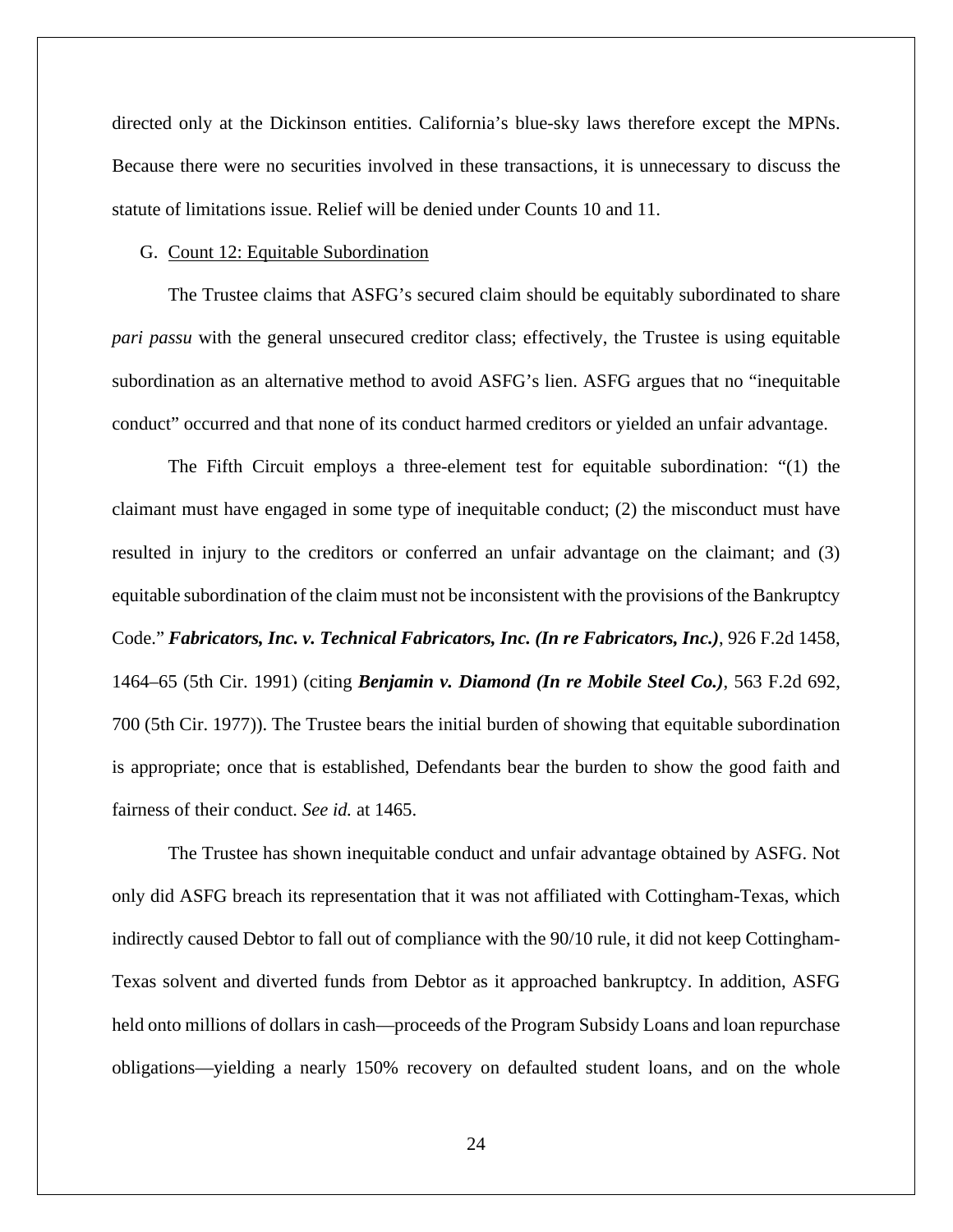program once it declared a Program Default. Its inflation of its own claim via the Program Subsidy Loans and circumvention of the 90/10 rule resulted in injury to creditors, particularly the Department of Education, with a \$16.5 million claim, and other unsecured creditors. *Cf. Wooley v. Faulkner (In re SI Restructuring, Inc.)*, 532 F.3d 355, 361–62 (5th Cir. 2008) (no injury to creditors proven). This conduct also put ASFG in an unfairly advantageous position: it was secured in virtually all receivables of Debtor, namely the MPNs, and used that secured status to inflate its claim and collect what little value remained in the estate. Equitable subordination would not be inconsistent with other provisions of the Bankruptcy Code and the creditors were harmed. *Id.*

Despite their best efforts, Defendants have not shown that they operated in good faith; quite the opposite. The principals knew that this program would put them in a more secure position than other creditors and allow Debtor to evade DOE regulations—even if only temporarily. Because the Trustee has met his burden and Defendants have not met theirs, the Trustee is entitled to equitable subordination, with two significant caveats. First, the claim should only be subordinated to the extent it is allowed, which means that if the claim is disallowed under  $\S$  502(d), the claim is not subordinated. Second, the claim is subordinated, if at all, only to the extent necessary to prevent harm to other creditors. In this case, that means returning the lien to the estate under  $\S 510(c)(2)$ and allowing ASFG's claim as a general unsecured claim, but only if the claim is allowed.

#### H. Count 13: Avoidance of Lien under § 544

The Trustee articulates two separate bases for avoiding ASFG's lien on the MPNs. In the Second Amended Complaint, the Trustee alleges that the security interest ASFG claims to have is in the Program Subsidy Loans, which "do not actually exist." While the description of collateral in the TLPA, APPAs, and UCC-1 leaves some possible room for argument, the contention is not well taken. The Program Subsidy Loans were the individual transfers of money under the MPNs,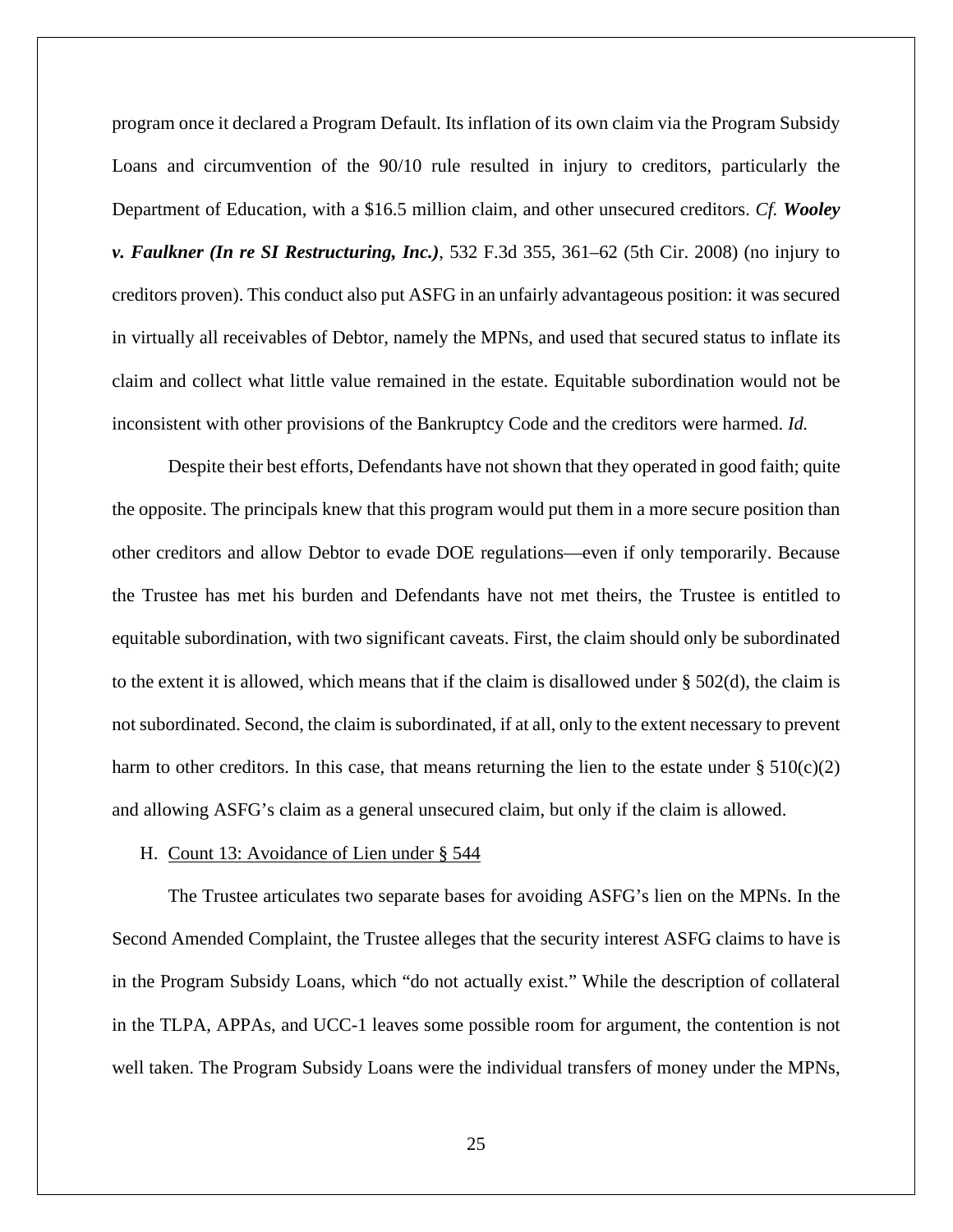and being secured in the MPNs is what counts—ASFG does not need separate security interests in each individual advance under the MPNs.

The second theory, which is clearer from the Trustee's trial briefing, is that the lien should be avoided under § 544(b)(1) because ASFG's underlying claim should be disallowed under § 502(d)—which in turn relies on a finding that ASFG has not paid back to the estate the proceeds of a fraudulent transfer under TUFTA or some other chapter 5 cause of action. The Court finds that the lien should be avoided under  $\S$  544(b)(1).

### I. Counts 14 through 18: Fraudulent Transfer Claims against Cottingham-Texas

A fraudulent-transfer finding against Cottingham-Texas would be inconsistent with the summary judgment on the Master Promissory Notes, which was affirmed on appeal. Relief under Counts 14 through 18 will be denied.

### J. Counts 19 through 23: Fraudulent Transfer Claims against ASFG

The Trustee brings five separate fraudulent transfer claims against ASFG: two under § 548 and three under the Texas Uniform Fraudulent Transfer Act (TUFTA), recoverable under § 544(b). *See* TEX. BUS. & COM. CODE § 24.001 et seq.; 11 U.S.C. § 544(b)(1) (enabling trustee to avoid transfers of property of the estate that are "voidable under applicable law"). The § 548 claims have a two-year lookback from the petition date. 11 U.S.C. § 548(a)(1). Each of the TUFTA claims have a four-year lookback but require some "triggering creditor" existing at the time of the transfer (or, in the case of TUFTA § 24.005, future creditors with claims arising a reasonable time after the transfer). *See* TEX. BUS. & COM. CODE §§ 24.005–006. Two causes of action, TUFTA § 24.005(a)(1) and Bankruptcy Code § 548(a)(1)(A), require a showing of "actual intent to hinder, delay, or defraud" creditors. *See* TEX. BUS. & COM. CODE § 24.005(a)(1); 11 U.S.C. § 548(a)(1)(A); *Galaz v. Galaz (In re Galaz)*, 850 F.3d 800, 804–05 (5th Cir. 2017) (affirming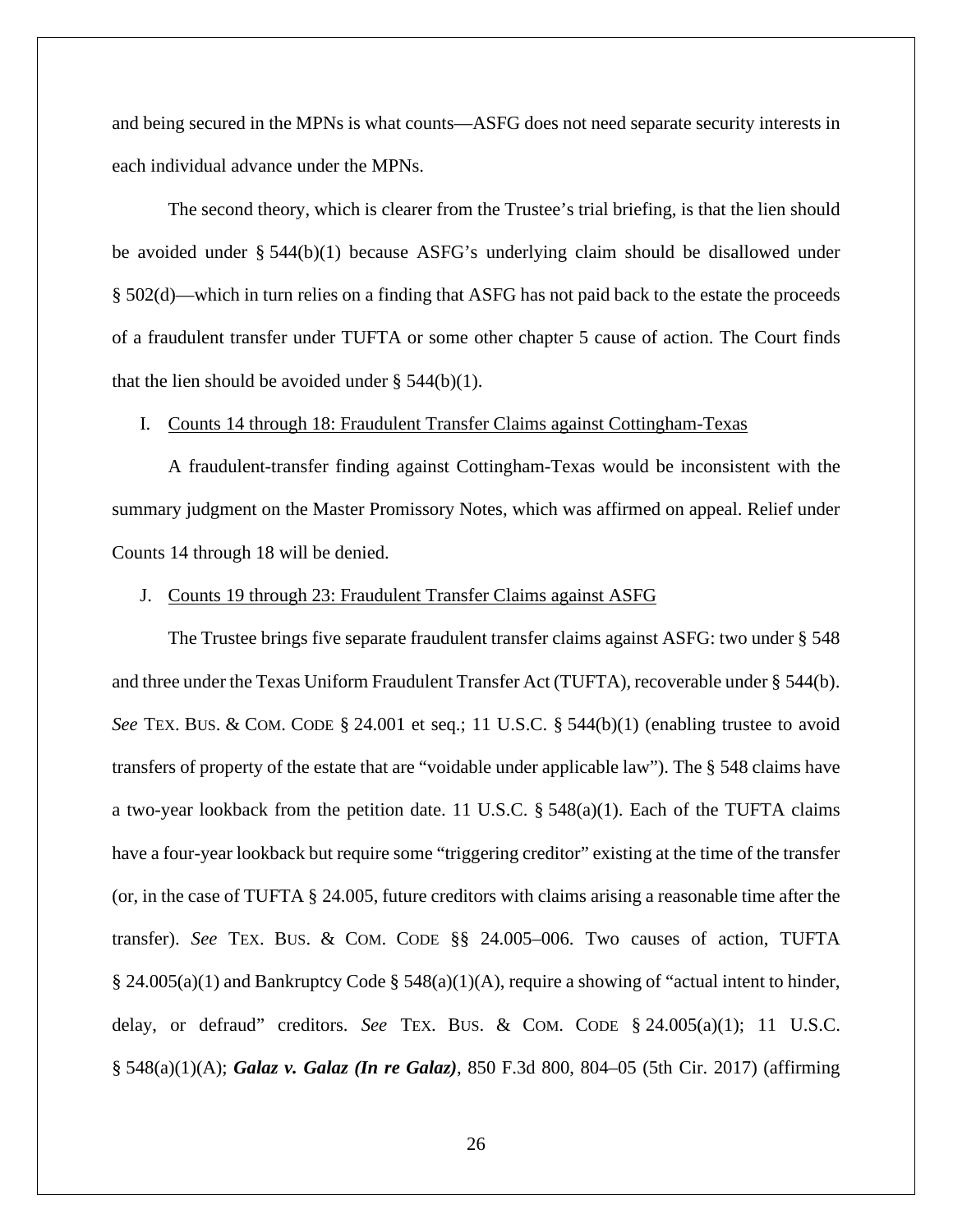lower court's finding of fraudulent transfer under TUFTA § 24.005 based on actual intent). Two causes of action,  $\S$  548(a)(1)(B) and TUFTA  $\S$  24.006, require a showing that Debtor was insolvent at the time of the transaction, became insolvent as a result of the transaction, or in the case of § 548(a)(1)(B), "intended to incur, or believed that the debtor would incur, debts that would be beyond the debtor's ability to pay as such debts matured."<sup>4</sup> The same causes of action require a showing that Debtor did not receive reasonably equivalent value for the transfer.

All five claims are based on sums Debtor paid ASFG to repurchase defaulted student loans which ASFG "put" back to Debtor over the course of the transaction, between November 2013 and October 31, 2016 when Debtor filed for bankruptcy. Because the § 548 claims have only a two-year lookback, the Trustee seeks relief based only on payments made between October 31, 2014 and the petition date. These transactions total \$4,084,116.34. *See* 2d Am. Compl. ¶ 236. The TUFTA claims have a four-year lookback, which encompasses the entire life of the transaction, or \$5,170,034.36 in repurchase payments. *See id.* ¶ 248.

The Trustee is entitled to judgment on four of the five fraudulent-transfer theories. The Trustee is entitled to only one satisfaction, however. The relief granted is supported by alternative rationales for awarding the Trustee \$5,170,034.36, because he has met his burden under each of four separate tests. As to the § 548 claims, the Trustee would be entitled to a judgment for \$4,084,116.34, the amount of repurchase transactions that happened within two years before the petition date. That amount is included in, rather than in addition to, the \$5,170,034.36 award.

### *1. Section 24.006*

Texas Business and Commerce Code § 24.006 covers transfers fraudulent as to creditors that existed at the time of the transaction. To sustain this claim, the Trustee must show (1) at least

<sup>&</sup>lt;sup>4</sup> This excludes special provisions covering transfers to insiders, because no party alleges or presents evidence that ASFG is an insider of the Debtor.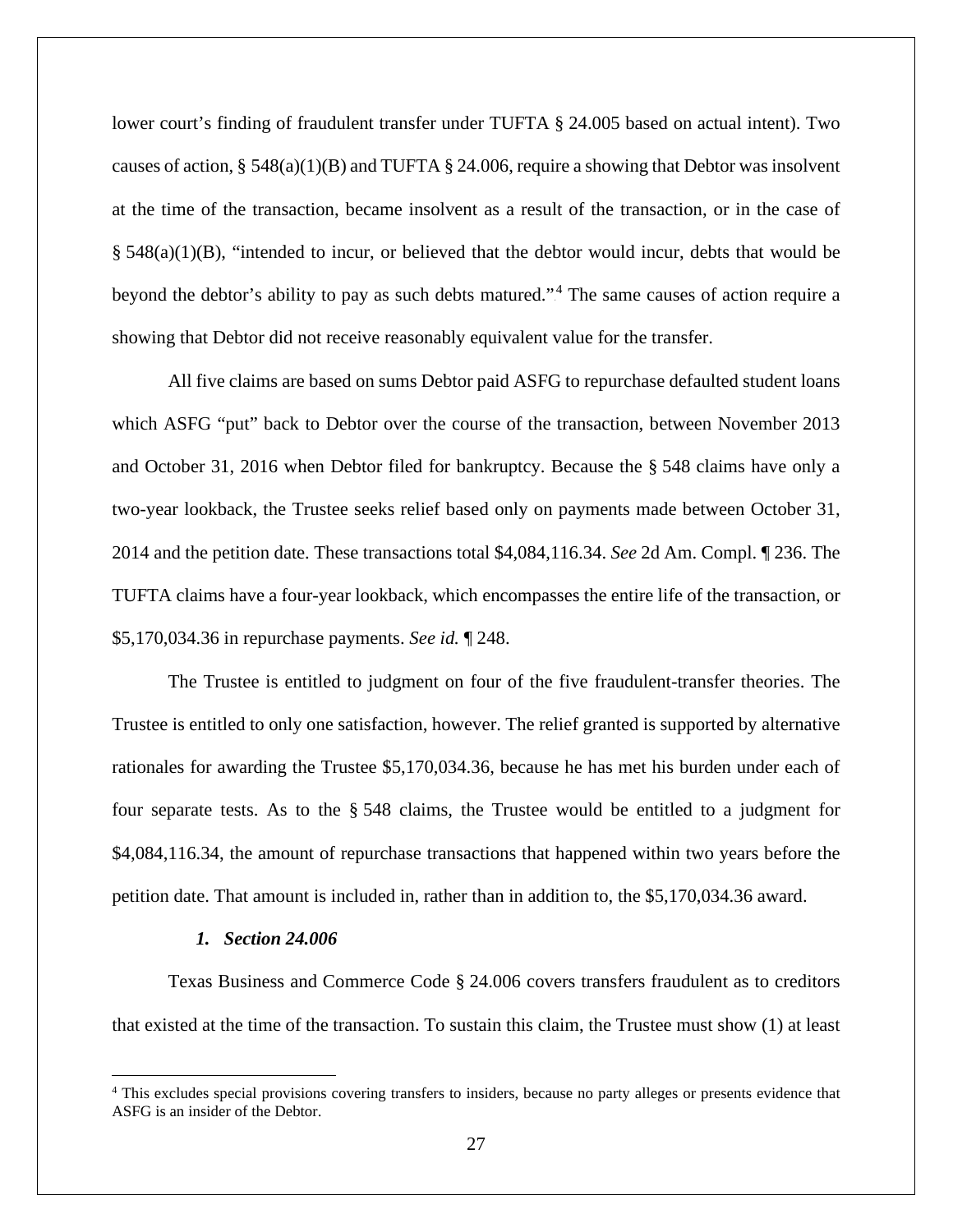one creditor's claim arose before the transfer; (2) the property was transferred for less than reasonably equivalent value; and (3) Debtor "was insolvent at the time of the transfer, or was rendered insolvent as a result of the transfer." *In re Wren Alexander Investments, LLC*, 2011 WL 748131, at \*6 (Bankr. W.D. Tex. Feb. 23, 2011), *aff'd*, 530 F. App'x 302 (5th Cir. 2013); *see also Wyly v. Wyly (In re Wyly)*, 607 B.R. 862, 873 (Bankr. N.D. Tex 2018).

# *a. Triggering Creditor*

At the time the TLPA was executed and through the life of the transaction, Ogletree Deakins (Claim No. 17) was a creditor of Debtor. Ogletree Deakins's claim is the same amount or greater than it was when the TLPA was executed. The Court takes judicial notice of the claim. In addition, the entire scheme was an effort to defraud the federal government—specifically, the DOE—which was a creditor when the transaction took place as well. *See Wyly*, 607 B.R. at 873 (holding that the IRS was a creditor before a fraudulent transfer occurred, even though IRS did not assess the taxes until later); *Wren Alexander Investments*, 2011 WL 748131, at \*6 (same); *see also Guffy v. Brown (In re Brown Medical Center, Inc.)*, 552 B.R. 165, 170 (S.D. Tex. 2016) (plaintiff stated claim under § 24.006 where it identified the United States as a creditor existing at the time the transaction occurred). Even if the federal government were not a creditor at the time the transactions in question occurred, this element would nonetheless be satisfied because the Trustee can bring this claim on behalf of any creditor and Ogletree Deakins was a creditor at the time. *See* 11 U.S.C. § 544. Because Ogletree Deakins was a creditor through the life of the transaction, this element is satisfied; it is also satisfied as to the Trustee's claims under § 24.005.

### *b. Less than Reasonably Equivalent Value*

Reasonably equivalent value requires "a transfer or obligation that is within the range of values for which the transferor would have sold the assets at an arm's length transaction." TEX.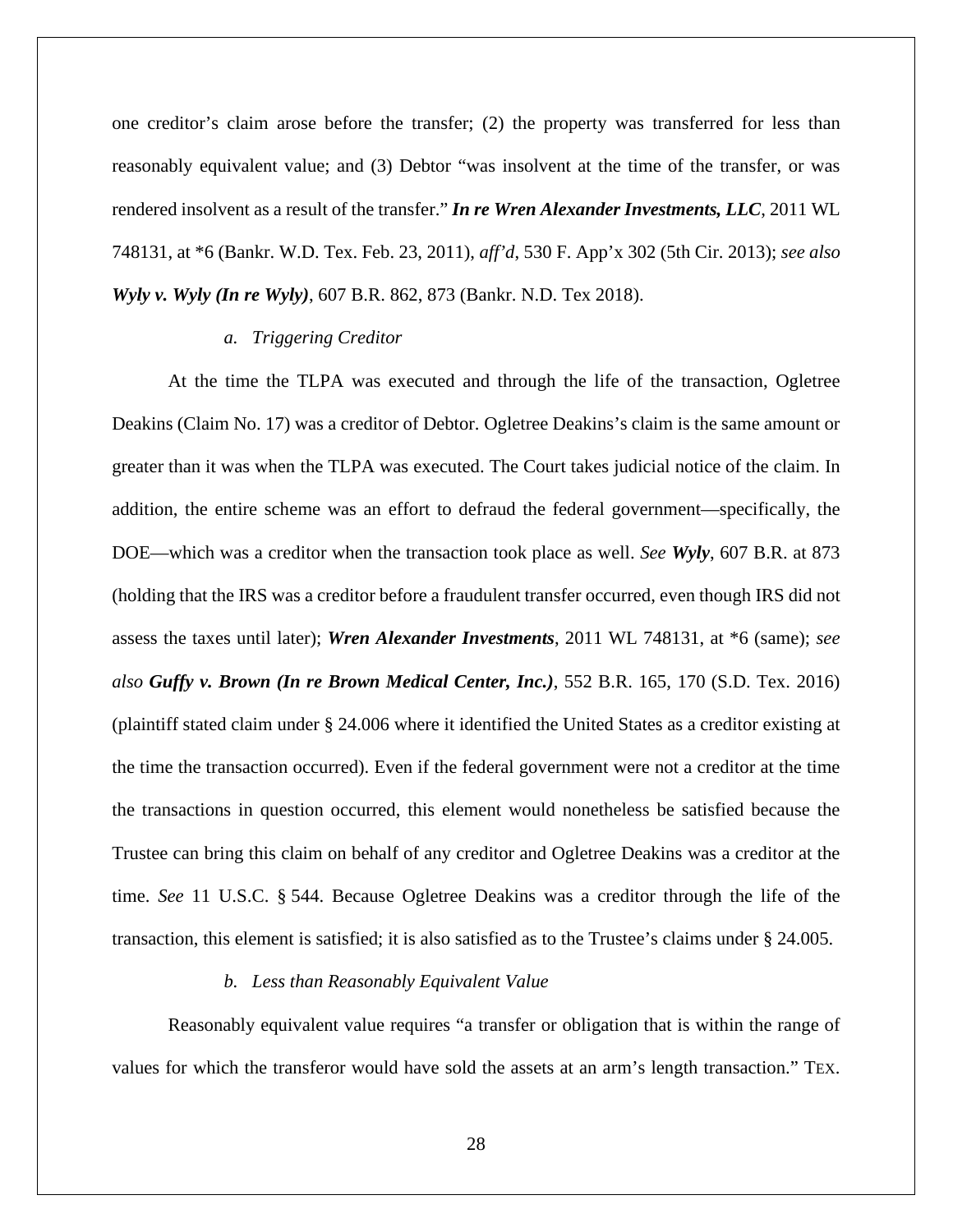BUS. & COM. CODE § 24.004(d). "Value in an allegedly fraudulent transfer is determined" by focusing "'on the net effect of the transfers on the debtor's estate, the funds available to the unsecured creditors.'" *Wren Alexander Investments*, 2011 WL 748131, at \*6 (quoting *Hinsley v. Boudloche (In re Hinsley)*, 201 F.3d 638, 644 (5th Cir. 2000)). The reasonably equivalent value inquiry requires courts to "'examine all the circumstances surrounding a transaction, looking to whether there is a reasonable and fair proportion between what the debtor surrendered and what the debtor received in return.'" *Milbank v. Sharpshooter II, Inc. (In re Worldwide Diamond Ventures, LP)*, 559 B.R. 143, 150 (Bankr. N.D. Tex. 2016) (quoting *Bowman v. El Paso CGP Co.*, 431 S.W.3d 781, 788 (Tex. App.—Houston [14th] 2014, pet. denied)). The most "salient issue is whether the estate lost value." *Id.* (quoting *In re IFS Fin. Corp.*, 417 B.R. 419, 442 (Bankr. S.D. Tex. 2009), *aff'd*, 669 F.3d 255 (5th Cir. 2012)).

In this case, it is helpful to think of the repurchase obligation in the context of the larger transaction. For each loan that defaulted, Debtor had already paid ASFG through Cottingham-Texas at least half the value of the loan, then was obligated to pay full price for the defaulted loan before receiving the loan or triggering any repayment obligation by ASFG. To make matters worse, Debtor's right to repayment of the deposit was pledged as collateral for the repurchase obligation. Essentially, a defaulted loan yields a 150% recovery for ASFG, which retained no risk for the defaulted loan but *did* retain the cash Debtor lent back to it through Cottingham-Texas. Each loan repurchase transaction was, in the context of the overarching scheme, for far less than reasonably equivalent value. *See Worldwide Diamond Ventures*, 559 B.R. at 151 (finding that debtors did not receive reasonably equivalent value where debtor overpaid for a diamond which later sold at auction for a much lower price).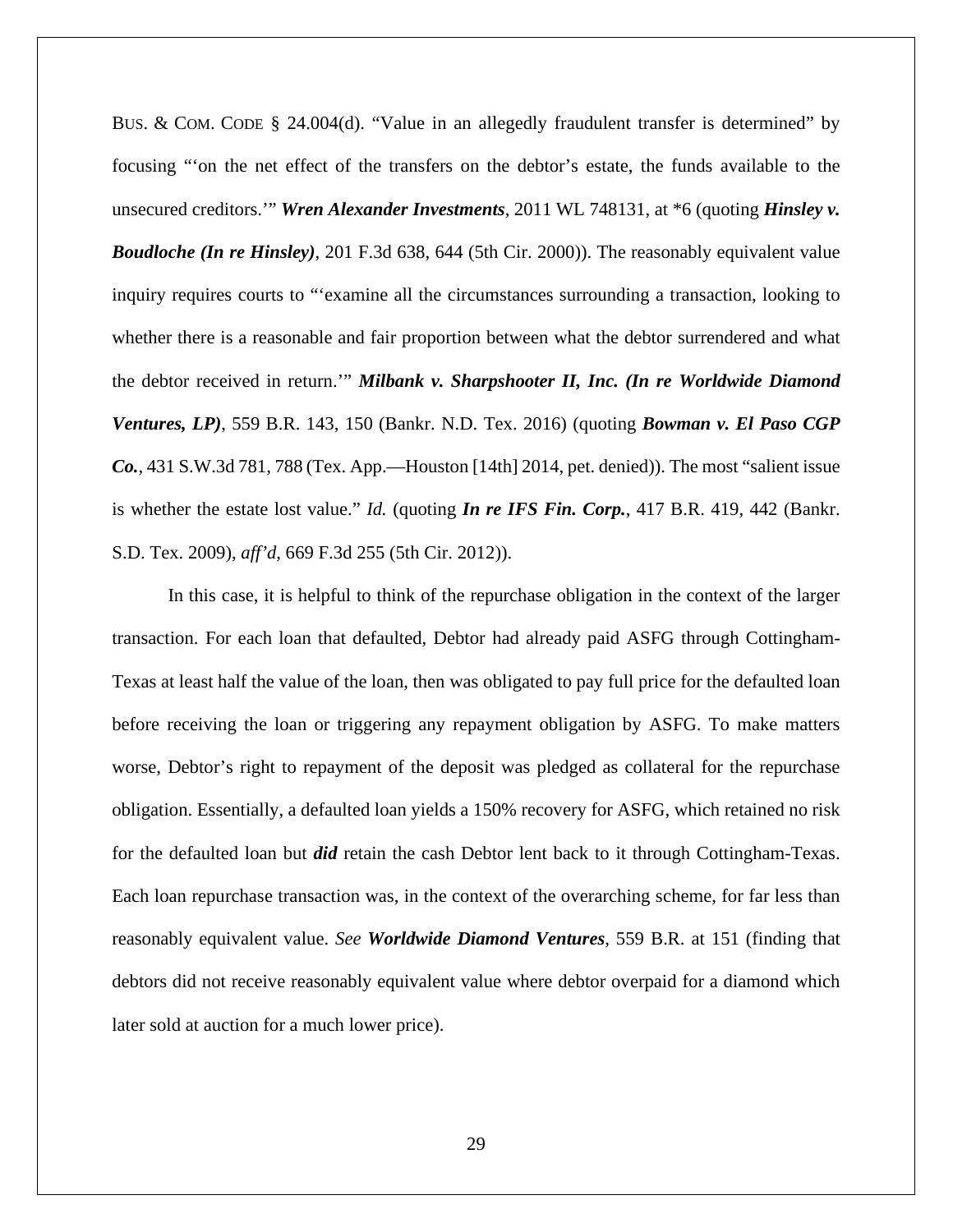Even as to each individual loan repurchase, the purchase was not for reasonably equivalent value; the student had already defaulted, discounting the value of the loan considerably, yet Debtor was obligated to pay full price. *See id.* Worse, Debtor was required to pay full price for all outstanding repurchase obligations before receiving any of the loans it was purportedly repurchasing. Finally, ASFG already had half of the student loan proceeds. However the Court frames the transaction, Debtor did not receive reasonably equivalent value for the funds it paid to ASFG. Trustee has satisfied this element as to all claims that require a showing that Debtor did not receive reasonably equivalent value.

#### *c. Debtor was insolvent at the time of the transfers*

"Under both Texas law and the Bankruptcy Code, a debtor is insolvent if the sum of its liabilities is greater than the sum of its assets at a fair valuation." *Indiana Bell Telephone Co., Inc. v. Lovelady (In re Lovelady)*, 2007 WL 4754174, at \*1 (W.D. Tex. Mar. 19, 2007) (citing TEX. BUS. & COM. CODE § 24.003(a); 11 U.S.C. § 101(32)); *see also Osherow v. Nelson Hensley & Consolidated Fund Mgmt., L.L.C (In re Pace)*, 456 B.R. 253, 273 (Bankr. W.D. Tex. 2011). In making an insolvency determination, courts may discount assets and liabilities that were contingent at the time the transfer was made based on how likely the contingent event was to occur, including by "consider[ing] events subsequent to challenged transfers." *Ingalls v. SMTC Corp. (In re SMTC Mfg. of Texas)*, 421 B.R. 251, 289 (Bankr. W.D. Tex. 2009) (collecting cases).

When examining Debtor's assets since 2012, millions of dollars—a significant chunk of Debtor's stated assets—are in receivables tied to the "Emily Buck Fund." Greg Murray, expert witness for Trustee, testified that the Emily Buck Fund receivables were essentially worthless. Mr. Jasper, one of the principals of ASFG, testified that the receivables were "junk." These receivables were adjusted on Debtor's balance sheets to make it appear solvent in a series of inter-company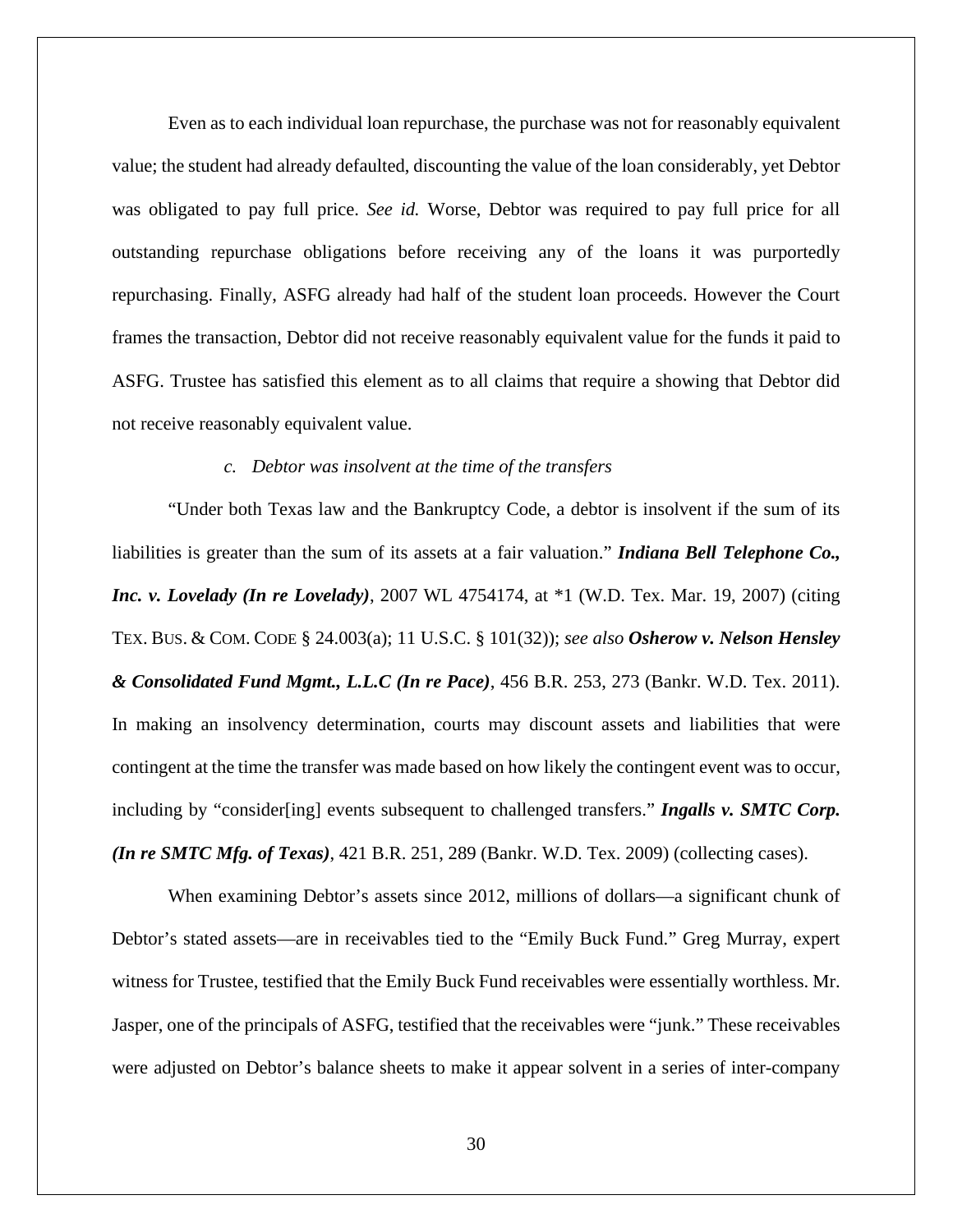entries and accounts receivable Greg Murray described as "Enron accounting." After adjusting assets to exclude worthless receivables and inter-company transfers, Debtor's liabilities exceeded its assets every year from 2012 through 2016, usually by millions of dollars. Debtor was insolvent when the TLPA was signed and when each repurchase transfer was made; accordingly, the Trustee has satisfied this element as to all claims that require a showing that Debtor was insolvent at the time the transfer was made. Because all elements of § 24.006 are satisfied, the Trustee is entitled to judgment under this section in the amount of \$5,170,034.36, the amount of the puts paid to ASFG.

### *2. Section 24.005(a)(2)*

This section has two of the same elements as § 24.006: Debtor did not receive reasonably equivalent value for the payments, and at least one creditor had a claim at the time the transfer was made. TEX. BUS. & COM. CODE  $\S$  24.005(a)(2). As explained above, both elements have been satisfied.

The additional element is that "the debtor (A) was engaged or was about to engage in a business or a transaction for which the remaining assets of the debtor were unreasonably small in relation to the business or transaction; or (B) intended to incur, or believed or reasonably should have believed that the debtor would incur, debts beyond the debtor's ability to pay as they became due." TEX. BUS. & COM. CODE § 24.005(a)(2). Because Debtor was insolvent when this transaction occurred, the Trustee may argue this element is already satisfied. *See Pace*, 456 B.R. at 274 (noting debtor's insolvency at the time of the transaction as evidence for holding that this element of 24.005(a)(2) was satisfied); *see also Life Partners Creditors' Trust v. Cowley (In re Life Partners Holdings, Inc.)*, 926 F.3d 103, 120 (5th Cir. 2019) (citing *Janvey v. Golf Channel, Inc.*, 487 S.W.3d 560, 562, 566 & n.21 (Tex. 2016)) (indicating in dicta that this element can be satisfied by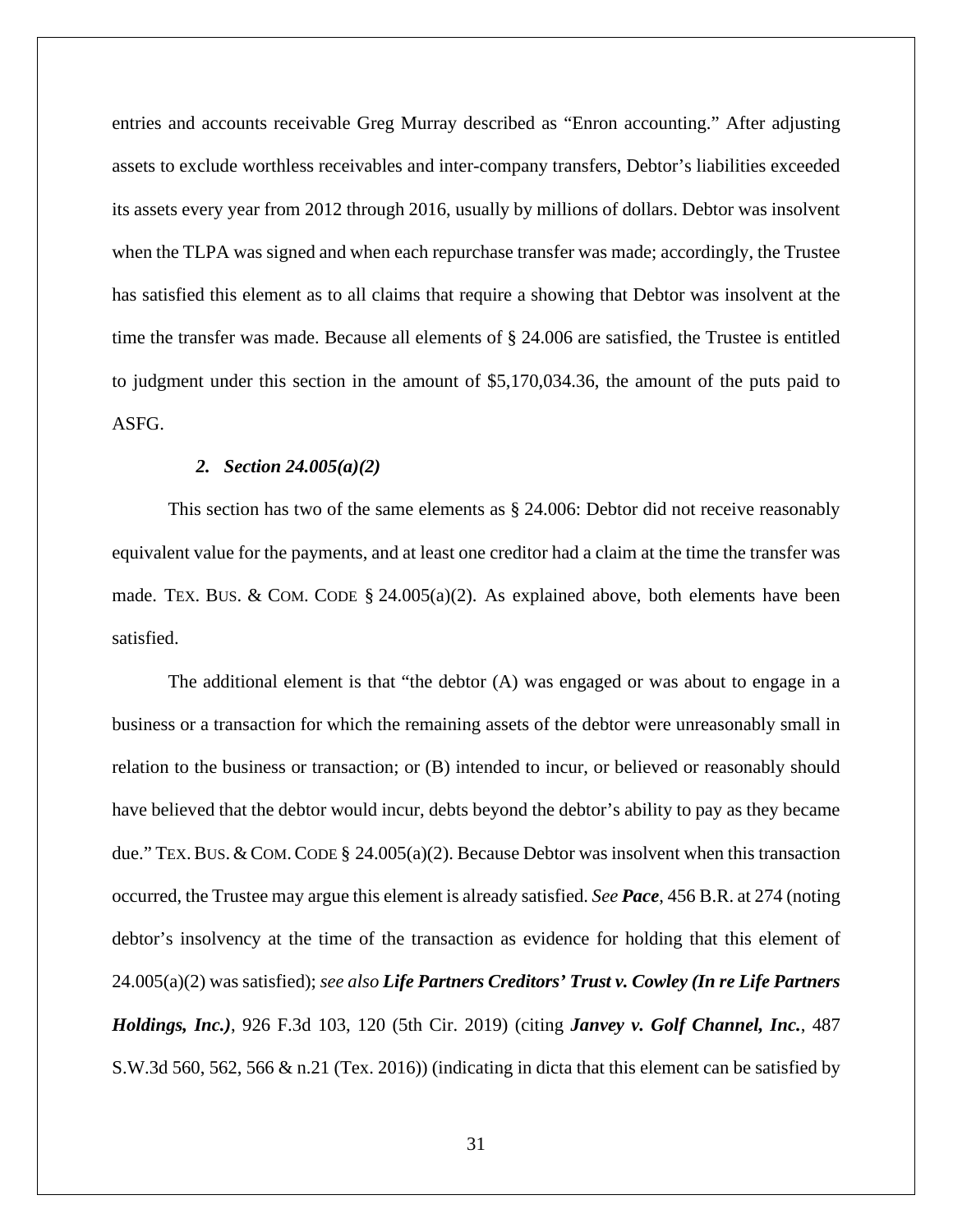demonstrating that "the transferor was 'financially vulnerable' or insolvent at the time of the transaction"). Nevertheless, most courts analyzing claims under section  $24.005(a)(2)$  generally focus on Debtor's ability to pay debts as they become due, or unreasonably low asset value after the transfer. *See, e.g.*, *Tow v. Amegy Bank, N.A.*, 505 B.R. 455, 464 (S.D. Tex. 2014) (holding a fact issue existed where summary-judgment evidence showed debtor "had an unreasonably small amount of capital to pay its debts as they came due"); *Tow v. Speer*, 2015 WL 1058080, at \*14 (S.D. Tex. Mar. 10, 2015) (affirming jury verdict where the evidence showed that debtor "was left with an unreasonably small amount of capital after each of the transfers found constructively fraudulent"); *Pace*, 456 B.R. at 274 (relying not only on debtor's insolvency but also on debtor's belief "that he would incur debts beyond his ability to pay as they came due"). In other words, a transferee may be liable under section 24.006 because it was insolvent at the time of the transfer but not be liable under section 24.005(a)(2) because this element is not satisfied. *Wyly*, 607 B.R. at 878 (granting summary judgment in favor of plaintiff under section 24.006 but not section  $24.005(a)(2)$  because "the record lack[ed] evidence of either of the two remaining factors [of section  $24.005(a)(2)$ ]").

There is no evidence that, during the period of balance-sheet insolvency, Debtor was not paying its debts—at least until a few weeks before the bankruptcy case was filed. In addition, this transaction, by its very design as an instrument to tweak the 90/10 rule, was for roughly 10–15% of Debtor's operating revenue—15–23% if you double-count the deposit given back to ASFG. It follows that the overall transaction, let alone the individual loan-repurchase transaction, was not unreasonably large in relation to the remaining assets of the Debtor. Relief under  $\S 24.005(a)(2)$ will be denied.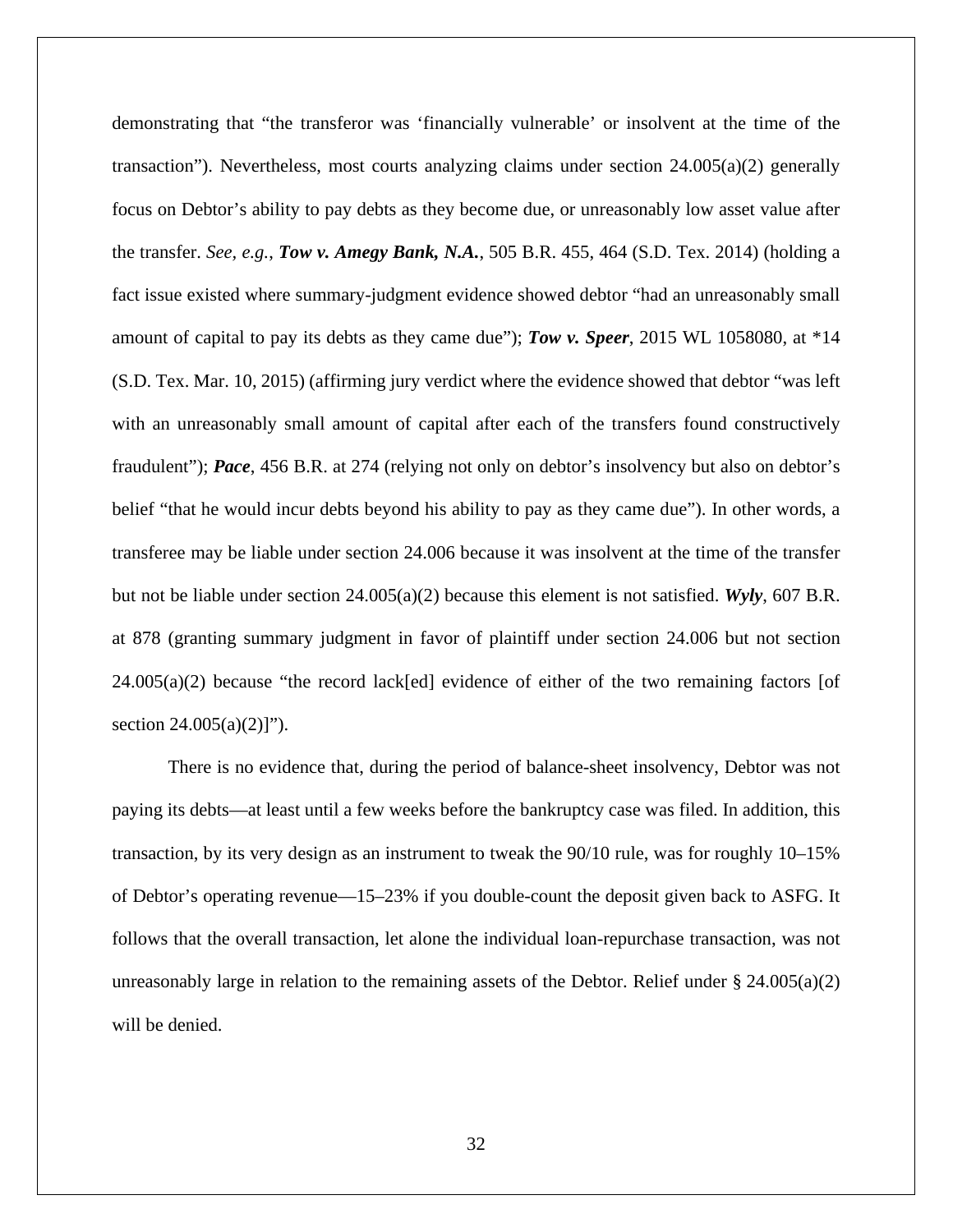### *3. Section 548(a)(1)(B)*

The Bankruptcy Code's constructive fraudulent transfer provision allows for relief on a showing that Debtor received less than reasonably equivalent value and either was insolvent when the transaction occurred (or became insolvent as a result of it); "was engaged in business or a transaction, or was about to engage in business or a transaction, for which any property remaining with the debtor was an unreasonably small capital; [or] intended to incur, or believed that the debtor would incur, debts that would be beyond the debtor's ability to pay as such debts matured." 11 U.S.C. § 548(a)(1)(B). This provision, therefore, allows recovery if *either* the insolvency element of § 24.006 is satisfied *or* the too-few-assets-to-pay test of § 24.005(a)(2) is satisfied. Because Debtor was insolvent at the time of the payments and did not receive reasonably equivalent value for the payments, the Trustee is entitled to relief under  $\S$  548(a)(1)(B) for the payments within 2 years before the petition date, or \$4,084,116.34.

### *4. Actual Fraud*

Both § 548(a)(1)(A) and TUFTA § 24.005(a)(1) require a showing that the transfer was made "with actual intent to hinder, delay, or defraud" any creditor. TUFTA  $\S$  24.005(a)(1) also requires a showing that a "creditor's claim arose before or within a reasonable time after the transfer was made." TEX. BUS. & COM. CODE  $\S$  24.005(a)(1). Because that showing has already been discussed above, this analysis focuses on ASFG and Debtor's actual fraudulent intent.

The evidence is clear that Earle, Debtor's principal, and ASFG put this transaction together in a careful, concerted effort to evade the DOE's 90/10 rule and maximize the amount of revenue Debtor could squeeze from federal sources to fund its operations. In addition, TUFTA sets forth a non-exclusive list of factors to consider in determining actual intent:

(1) the transfer or obligation was to an insider;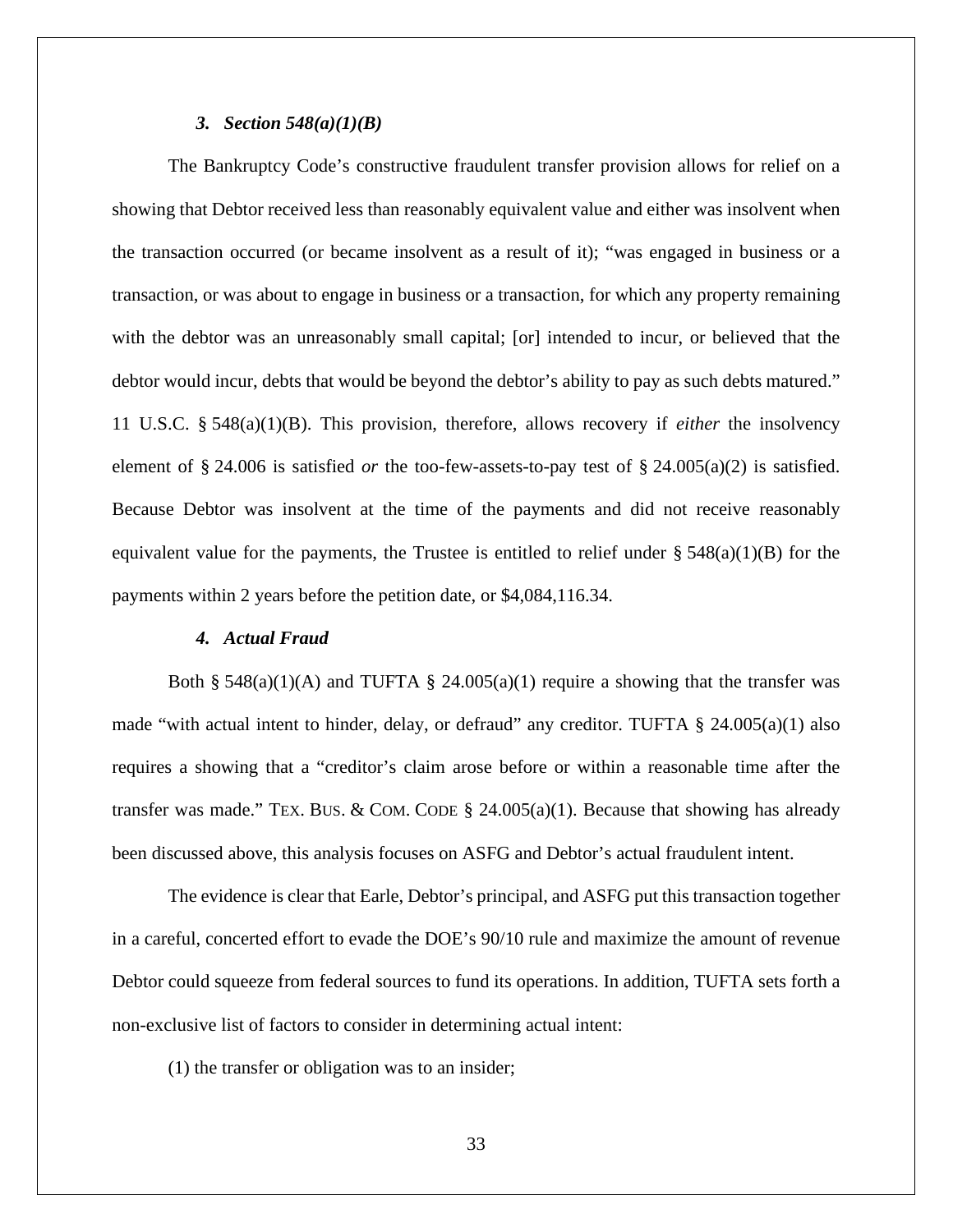(2) the debtor retained possession or control of the property transferred after the transfer;

(3) the **transfer or obligation was concealed**;

(4) before the transfer was made or obligation was incurred, the debtor had been sued or threatened with suit;

(5) the transfer was of substantially all the debtor's assets;

(6) the debtor absconded;

(7) the debtor removed or concealed assets;

(8) the **value of the consideration received by the debtor was [not] reasonably equivalent to the value of the asset transferred or the amount of the obligation incurred**;

(9) the **debtor was insolvent or became insolvent shortly after the transfer was made or the obligation was incurred**;

(10) the transfer occurred shortly before or shortly after a substantial debt was incurred; and

(11) the debtor transferred the essential assets of the business to a lienor who transferred the assets to an insider of the debtor.

TEX. BUS. & COM. CODE § 24.005(b). The bolded factors apply. ASFG "concealed," at least from federal reporting, that Cottingham-Texas was not independent and that without an independent intermediary, Debtor would be in violation of the 90/10 rule. As for factors 8 and 9, analysis above already discusses that Debtor was insolvent at the time of each repurchase payment and did not receive reasonably equivalent value for any payment. These three factors, coupled with ASFG and Earle's brazen efforts to evade federal caps on funding sources, show an intent to defraud the DOE and other creditors as well. ASFG actually intended to defraud Debtor's creditors.

K. Count 24: Preference under § 547

The Trustee claims its payments to ASFG during the 90 days before the petition date were preferences and thus recoverable under § 547. *See* 11 U.S.C. § 547(b). All of these payments were loan-repurchase payments, some of which were the result of a free-look refund while others were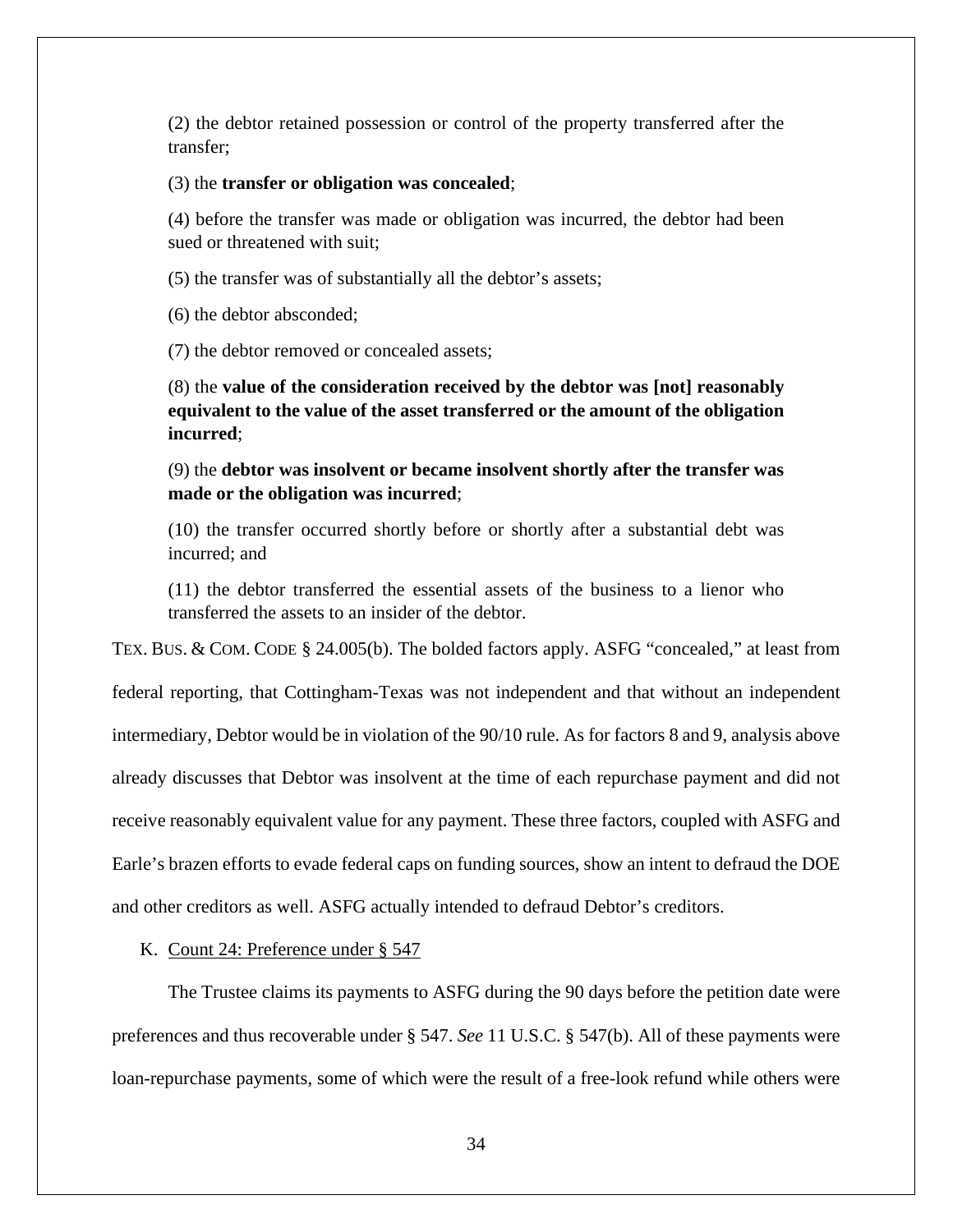not. ASFG argues that these loan-repurchase payments were made in the ordinary course of both parties' business, including the free-look refunds, because ASFG regularly processed student refunds and did not know about the free-look program.

Relief under § 547 will be denied, although the same relief will be awarded under a fraudulent-transfer theory as discussed above. The payments—both free-look refunds and loan repurchase payments—were made in the ordinary course of both Debtor's and ASFG's business, and the Trustee has not met his burden to show otherwise. *See* 11 U.S.C. § 547(c)(2).

#### L. Count 25: Recovery under § 550 of Avoided Transfers from Counts 14–23

In Count 25, Trustee simply asks to recover the value of any transfers the Court deems avoidable under §§ 544 and 548. This relief is available as to the initial transferee and "any immediate or mediate transferee of such initial transferee." *See* 11 U.S.C. § 550(a)(1)–(2). The Court finds that the Trustee can recover any transfer avoided under §§ 544 and 548.

# M. Count 26: Objection to ASFG's Claim under § 502

Section 502(d) of the Code gives clear instruction to disallow ASFG's claim based on its repurchase obligation until ASFG repays any and all amounts owed on chapter 5 claims. Section  $502(d)$  states:

Notwithstanding subsections (a) and (b) of this section, the court shall disallow any claim of any entity from which property is recoverable under section 542, 543, 550, or 553 of this title or that is a transferee of a transfer avoidable under section 522(f), 522(h), 544, 545, 547, 548, 549, or 724(a) of this title, unless such entity or transferee has paid the amount, or turned over any such property, for which such entity or transferee is liable under section 522(i), 542, 543, 550, or 553 of this title.

11 U.S.C. § 502(d). ASFG is liable to the estate under §§ 544 and 548 (fraudulent transfer of the price of put-back loans) and § 549 (diverted check from Cottingham-Texas that was a transfer of estate property after filing) and has not satisfied its liability. Accordingly, its claim should be disallowed in full.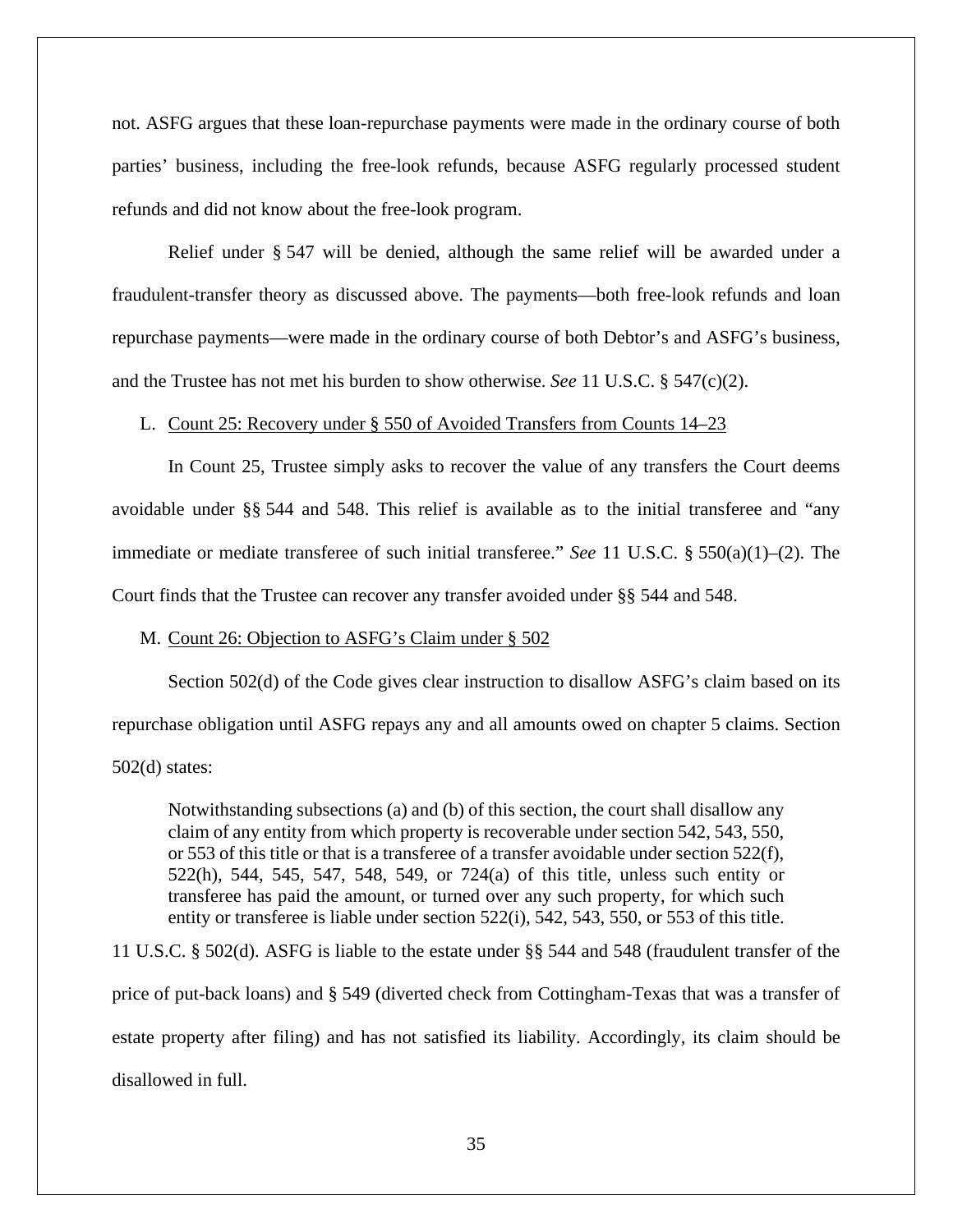### N. Count 27: Avoidance of Post-Petition Transfer under § 549

Section 549 enables the Trustee to avoid unauthorized post-petition transfers of property of the estate. 11 U.S.C. § 549(a). The Trustee seeks to reclaim the value of a check (\$62,843.28) that Cottingham-Texas sent to ASFG on November 1, 2016, the day after the petition date, because that payment was property of the estate which was diverted without permission or leave from the Court. ASFG has two arguments, each without real support from the law or the record. First, the money was not property of the estate because ASFG had "exercised its rights" to its "collateral" by diverting the payment. Specifically, ASFG argues that because it had a security interest in the MPNs and because Debtor defaulted on the underlying obligation, ASFG was entitled to divert the funds without permission from the Court. Second, ASFG argues that, on the date the transfer was made, neither it nor Cottingham-Texas had received notice of the bankruptcy case.

As to ASFG's second argument, there is no lack-of-notice exception under § 549. There is a good-faith-purchaser exception—see 11 U.S.C. § 549(c)—but nothing was purchased and ASFG did not act in good faith. As to its first argument, the Court has settled the issue already: the MPNs are property of the estate, and Debtor can collect on them from Cottingham-Texas and ASFG (by garnishment). The Court will grant relief under section 549 in the amount of \$62,843,28, the amount of the unauthorized transfer.

#### O. Count 28: Violation of Automatic Stay

The Trustee claims ASFG violated the automatic stay by retaining possession of the MPNs and diverting payment on the MPNs to itself rather than to Debtor. In that same vein, the Trustee alleges Cottingham-Texas violated the stay by paying ASFG rather than Debtor on the MPNs. *See* 2d Am. Compl. ¶¶ 287–94. Defendants oppose this claim on several grounds: first, the Trustee does not have standing to seek damages for stay violations because he is not an "individual" under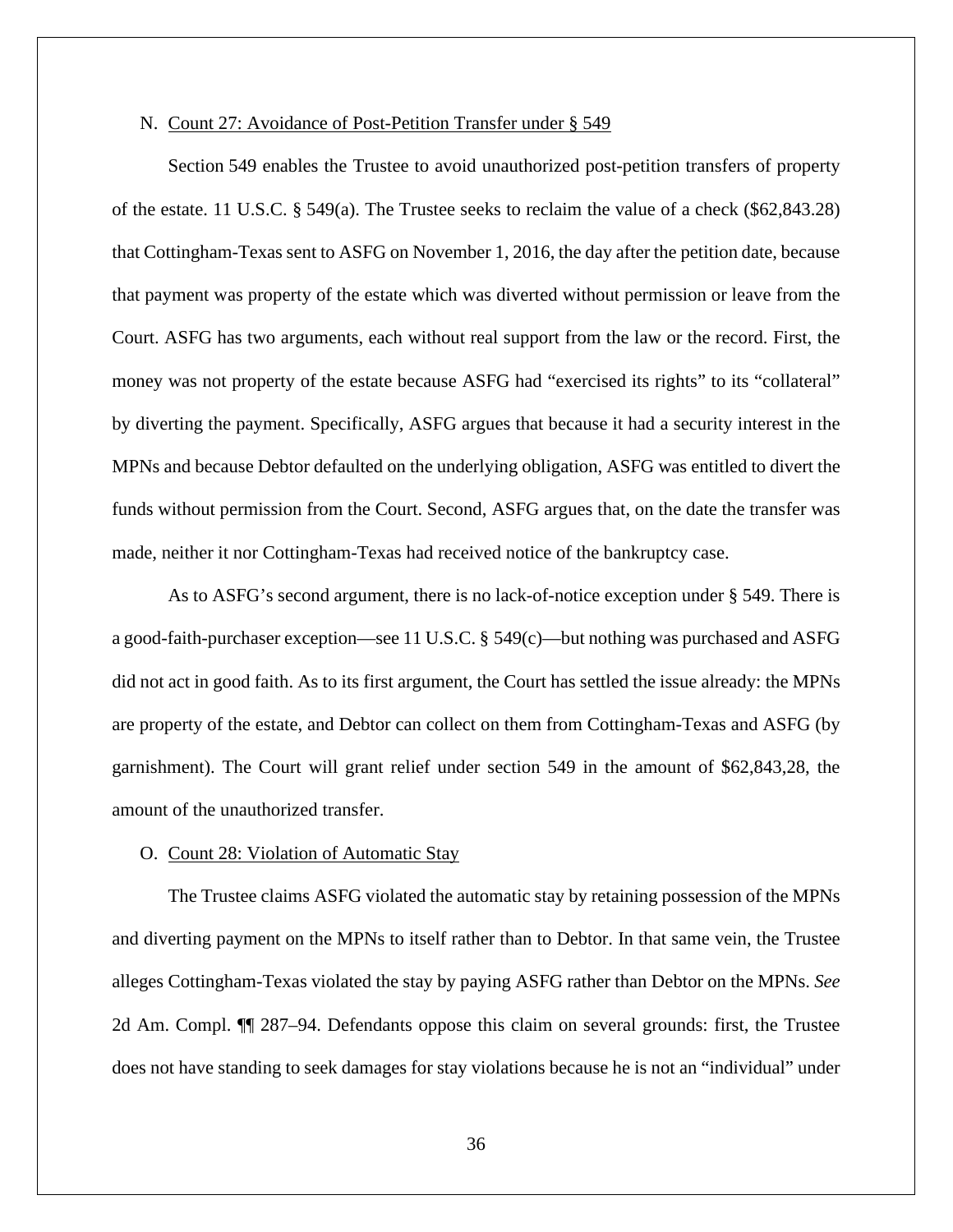362(k). *See* Def.'s Post-Trial Br., at 87–88. Second, Defendants did not receive notice until November 3, 2016—after the alleged transfers took place, which means sanctions for those transfers are not available under  $\S 342(g)(2)$ . Third, the Trustee cannot show damages from a purported stay violation because the transfers were applied to their outstanding debt to ASFG (and because the loans were collateral ASFG had seized); and fourth, neither ASFG nor Cottingham-Texas violated the automatic stay because withholding payments allegedly owed to Debtor is not an act covered by § 362. *Id.* at 90–92.<sup>5</sup>

The Trustee's automatic-stay claim is duplicative of at least two other causes of action namely, breach of the MPNs against Cottingham (which has already been reduced to judgment) and post-petition transfer under § 549. This is an alternative remedy to both, and relief under Count 28 will be denied.

#### P. Count 29: Attorney's Fees

The Trustee requests attorney's fees and costs under the TLPA and APPAs as well as whatever fees may be available under the Bankruptcy Code and Texas law for each corresponding cause of action. Section 22 of the TLPA provides that "[i]n the event any action is brought for enforcement or interpretation of this Agreement, the prevailing party shall be entitled to recover its reasonable attorney's fees and costs incurred." The APPAs have an identical clause. ASFG argues that (1) this clause would only apply to fees and costs related to the breach of contract claim; and (2) if ASFG is the prevailing party, it is entitled to that amount.

<sup>5</sup> This last argument is very similar to the subject of a case before the Supreme Court this term: *City of Chicago v. Fulton*, No. 19-357, 140 S.Ct. 680 (2019) (granting petition for writ of certiorari); *In re Fulton*, 926 F.3d 916 (7th Cir. 2019) (opinion below). Neither party cites the Fifth Circuit as part of the circuit split. The Seventh Circuit below held that passive retention of property of the estate violates the automatic stay; if the Supreme Court affirmed, ASFG's argument would fail. *See Fulton*, 926 F.3d at 923–25. Resolution in favor of the minority view—that passive retention of property of the estate does not violate the automatic stay—would make this a winning argument. Because no relief is granted on this cause of action for other reasons, the Court need not decide this issue.